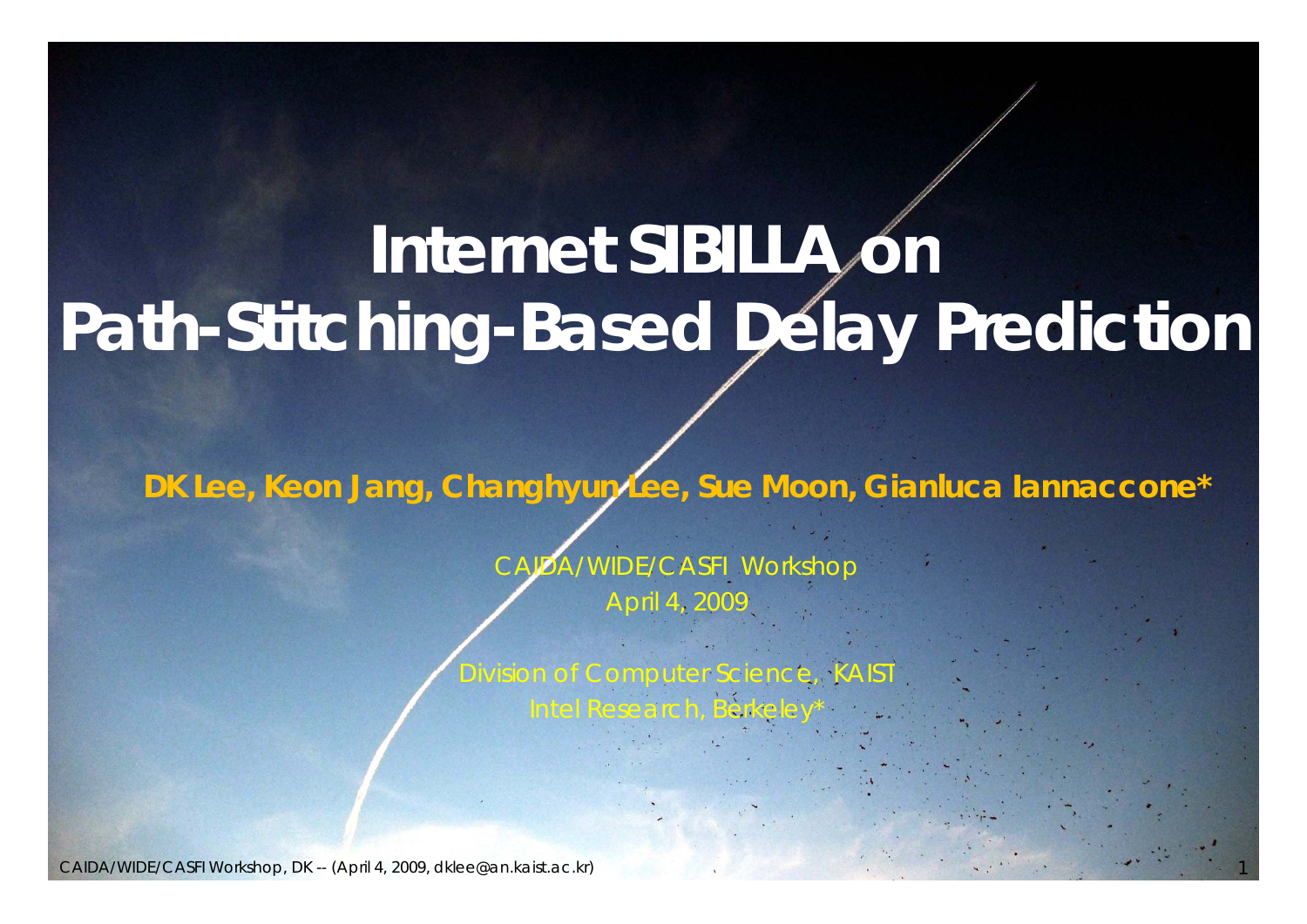#### **"Measurement Data"**

- Internet performance measurement data useful to
	- –– Internet scientists, engineers or operators
	- Network application develo pers
	- End users
- Traditional active measurements:
	- –Define estimation methodologies for delay, path, loss, etc.
	- –Carefully construct an active probing strategy
	- Instrument end ‐systems to collect measurement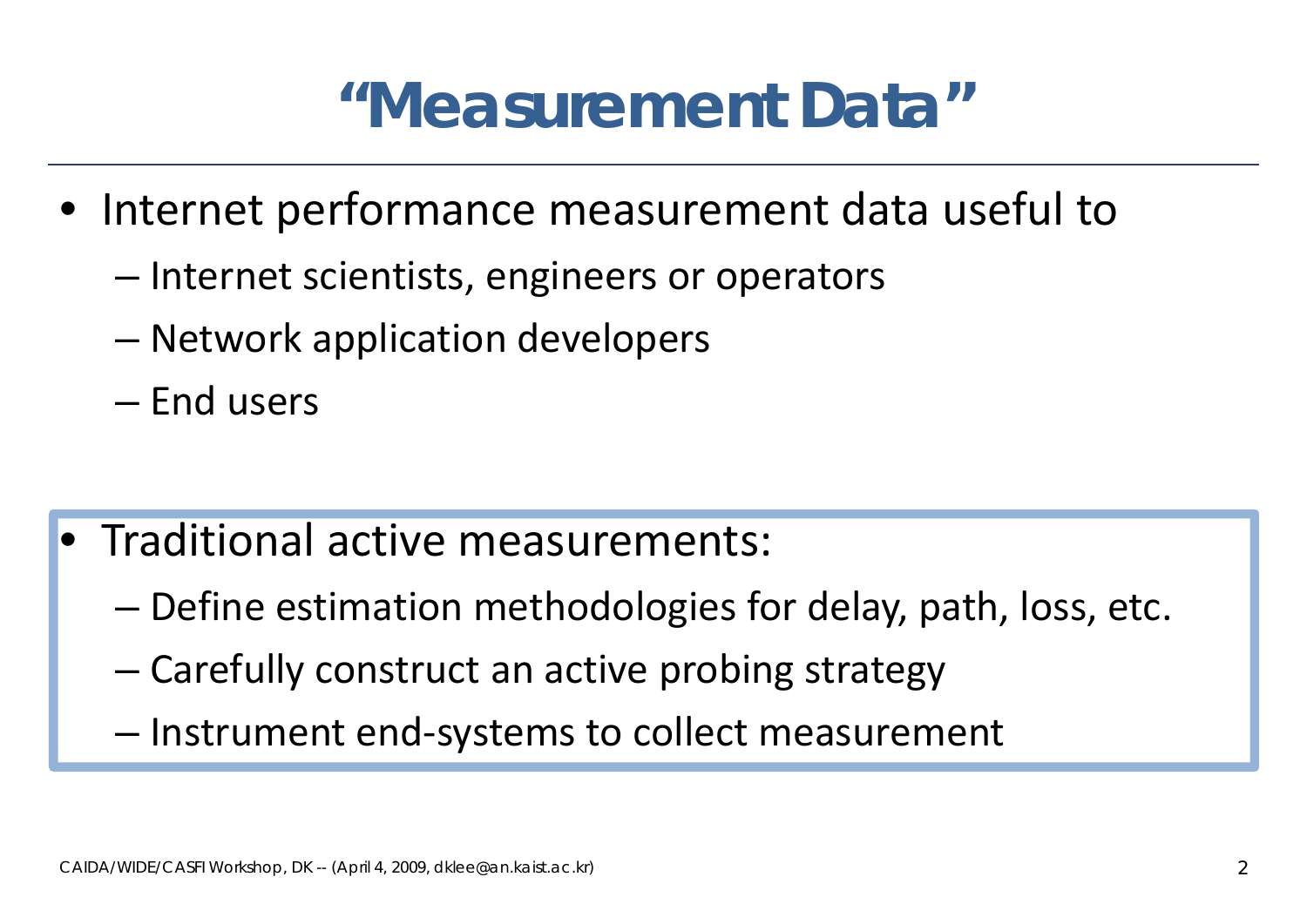#### **"Measurement Data" Retrieval**

• *Problem statements*

Given two arbitrary points x and y in the Internet, We estimate Internet forwarding *path(x, y)* , and retrieve queried measurement data on *path(x, y)* without additional active measurements.

• Our vision is to offer measurements retrieval *as "DNS like" Internet service: Internet SIBILLA‐*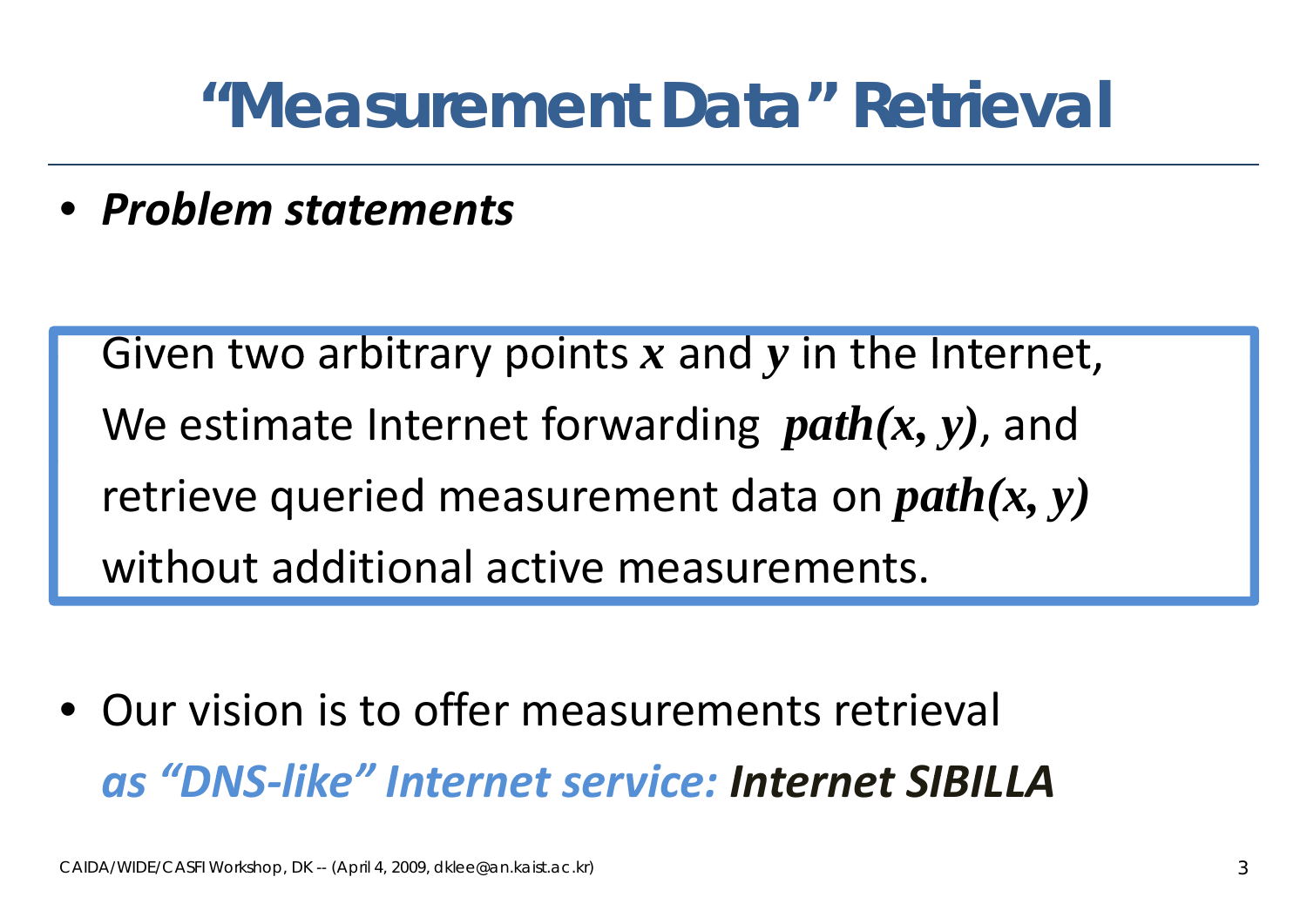#### **Talk Outline**

- Path Stitching algorithm
	- – $-$  Constructing the path segment repository
	- –Approximation and preference rules
	- Sources of errors
	- Evaluation
- $\bullet$  Design considerations for Internet SIBILLA
	- –Off‐line storage
	- Interface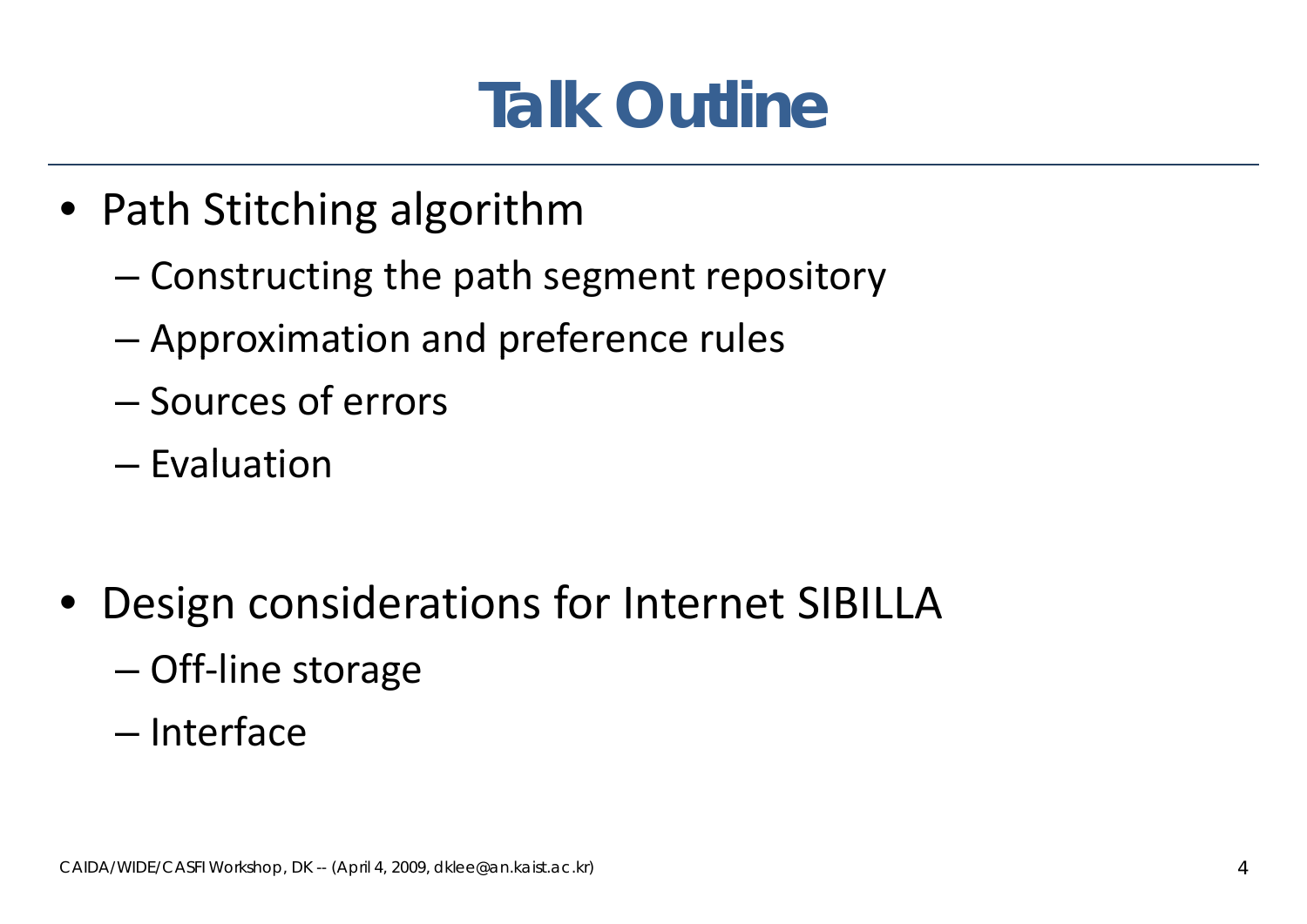# **Part I.** "Path Stitching"

*A light‐weight algorithm for Internet‐wide path and d l <sup>e</sup> ay esti i mat on using existing measurements*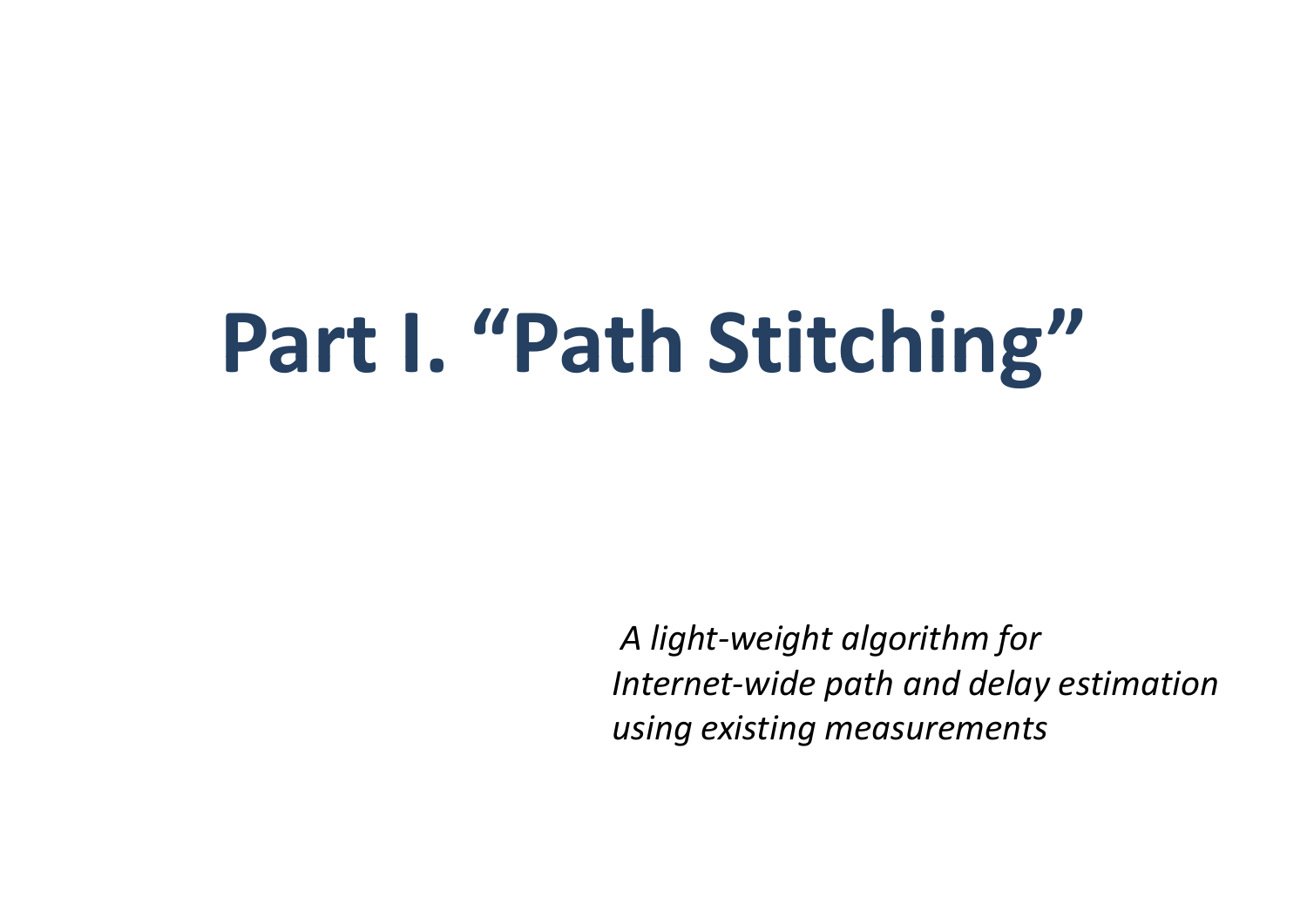#### **"Path Stitching"**

- Path and delay estimation between any pair of Internet hosts
- •Key assumption:

*"Many good measurement data are available already."*

•Decoupling the data collection phase from the data analysis

> Key ideas behind *path stitching* Internet separates *inter ‐* and *intra ‐domain* routing; To predict a new path, path stitching » *Splits* paths into AS ‐path segments, and » *Stitches* path segments together » **Using** BGP routing information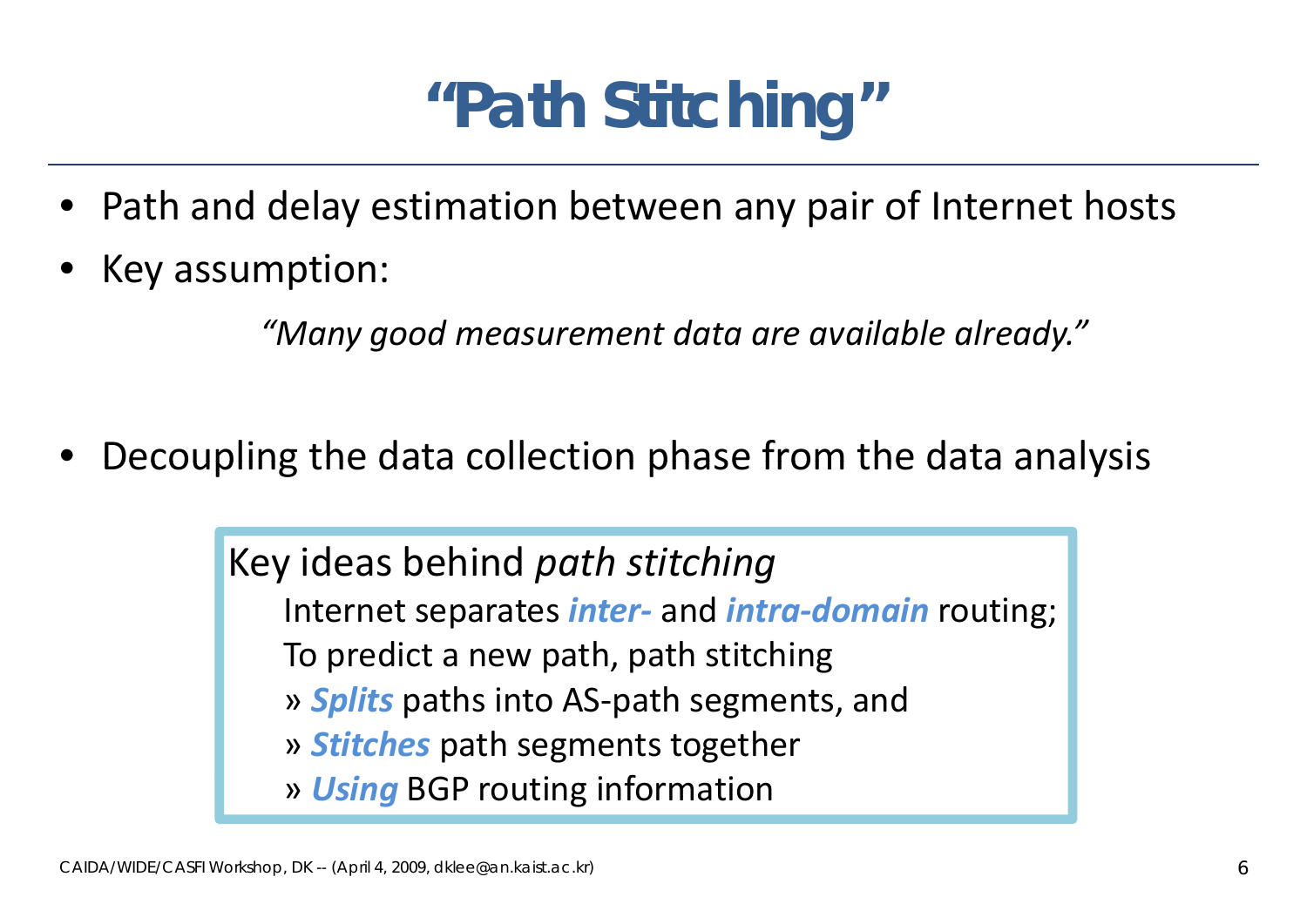#### **Data Sets**

- *CAIDA Ark's traceroutes*
	- –One round of *traceroute* outputs from 18 sources to every /24 prefix
	- 14 millions of *traceroute* outputs
- $\bullet$ • BGP routing tables
	- –University of Oregon, *RouteViews*' BGP listener
	- –*RIPE RIS*' 14 monitoring points (rrc00 <sup>~</sup> rrc07, rrc10 <sup>~</sup> rrc15)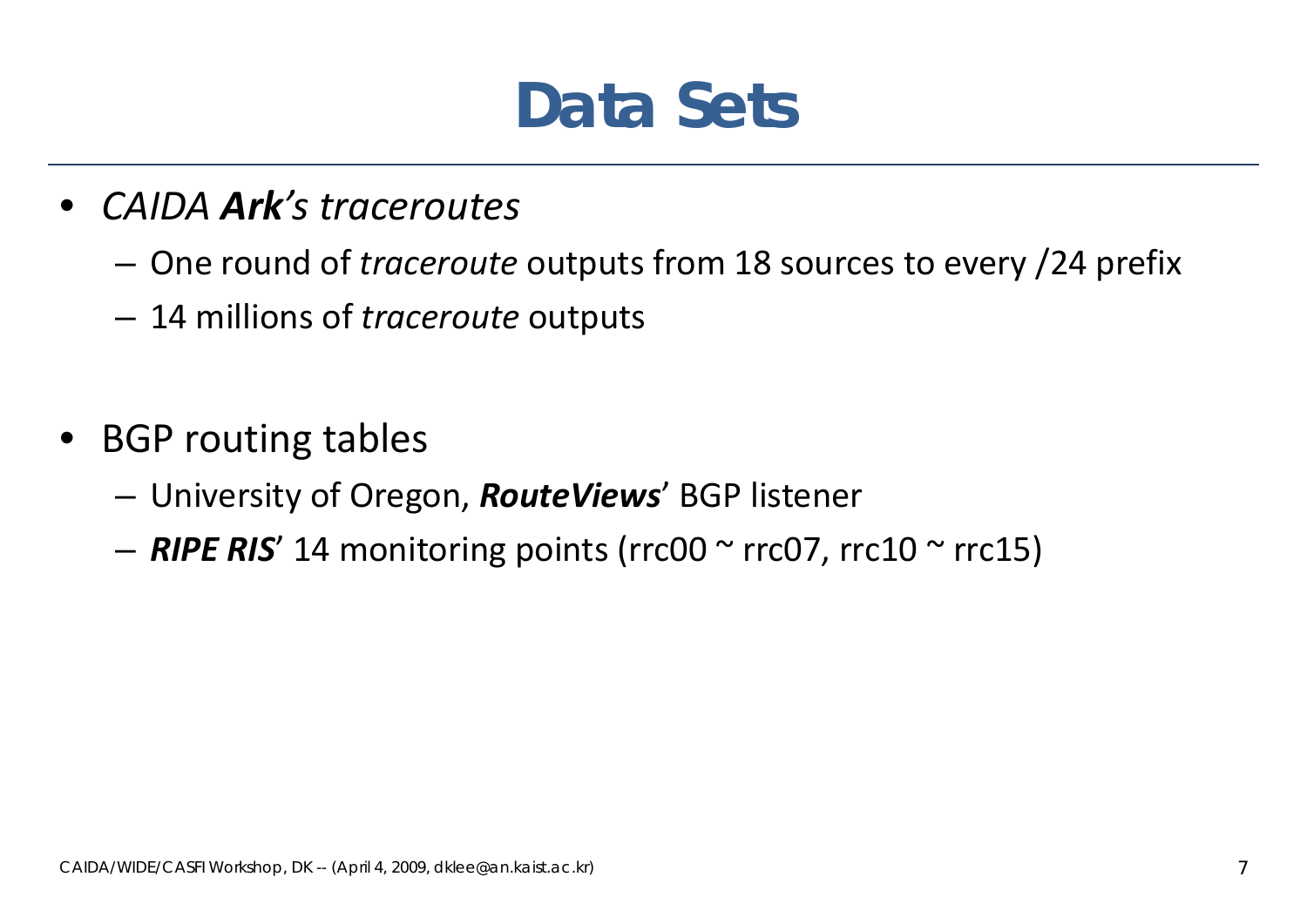### **Path Segment Repository**

• In order to make a huge number of traceroute measurements *searchable,*



**:A:**– $-$  :A: Intra-domain segments of  $A$  :  $a_1 a_2 a_3$ *1a 23a 4***:B::** Intra-domain segments of **B** : **A::B** Inter domain segments between **A** and **B** : ‐*a b 41* $b_1 b_2 b_3$ – **:A: + A::B + :B:**   $=$  Router-level paths from  $\mathbf A$  to  $\mathbf B$  :  $a_1 a_2 a_3 a_4 b_1 b_2 b_3$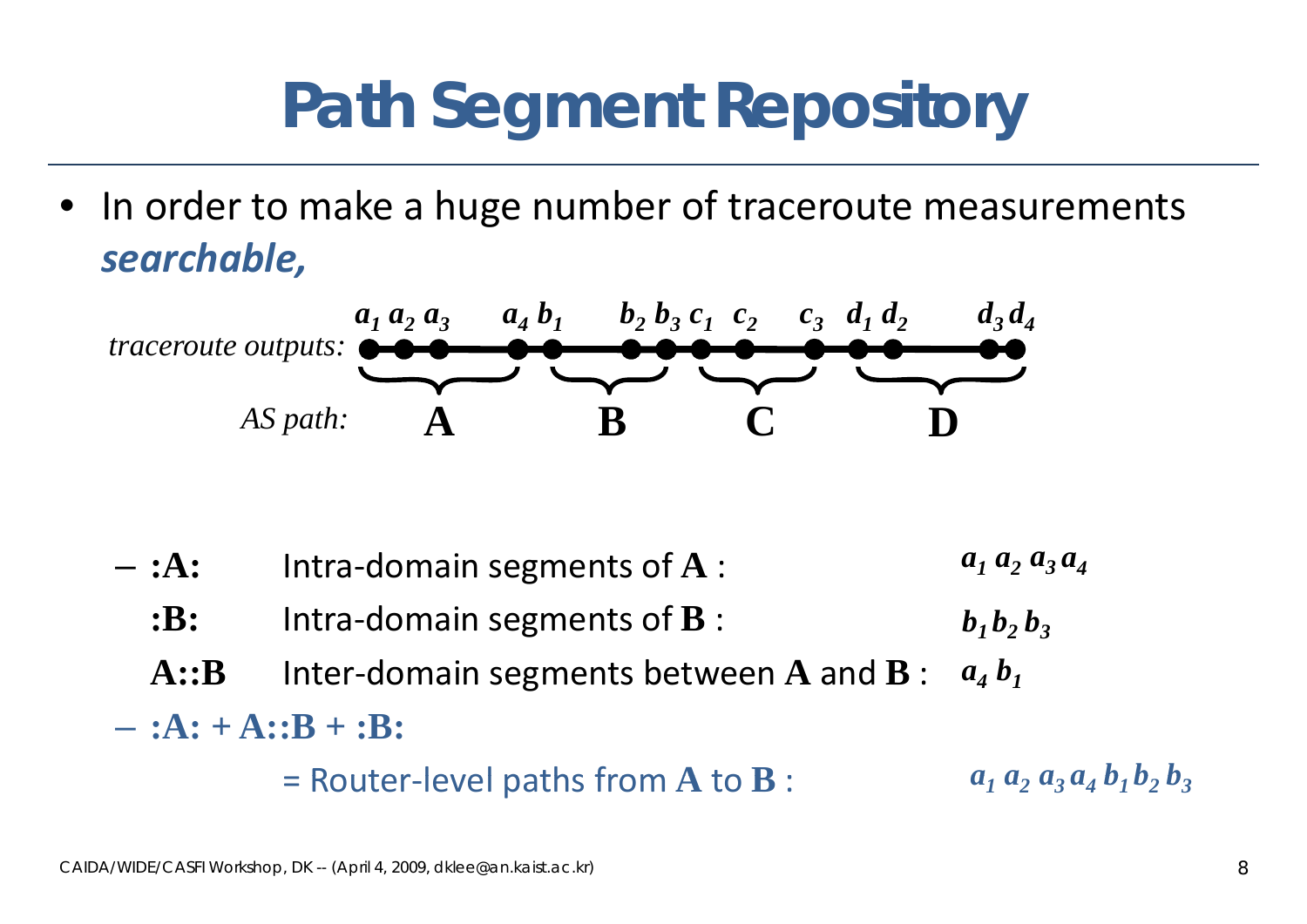#### **Overview of "Path Stitching"**

• What's the *router ‐level paths* and *latency estimates* between two arbitrary Internet hosts *a* and *c ?*

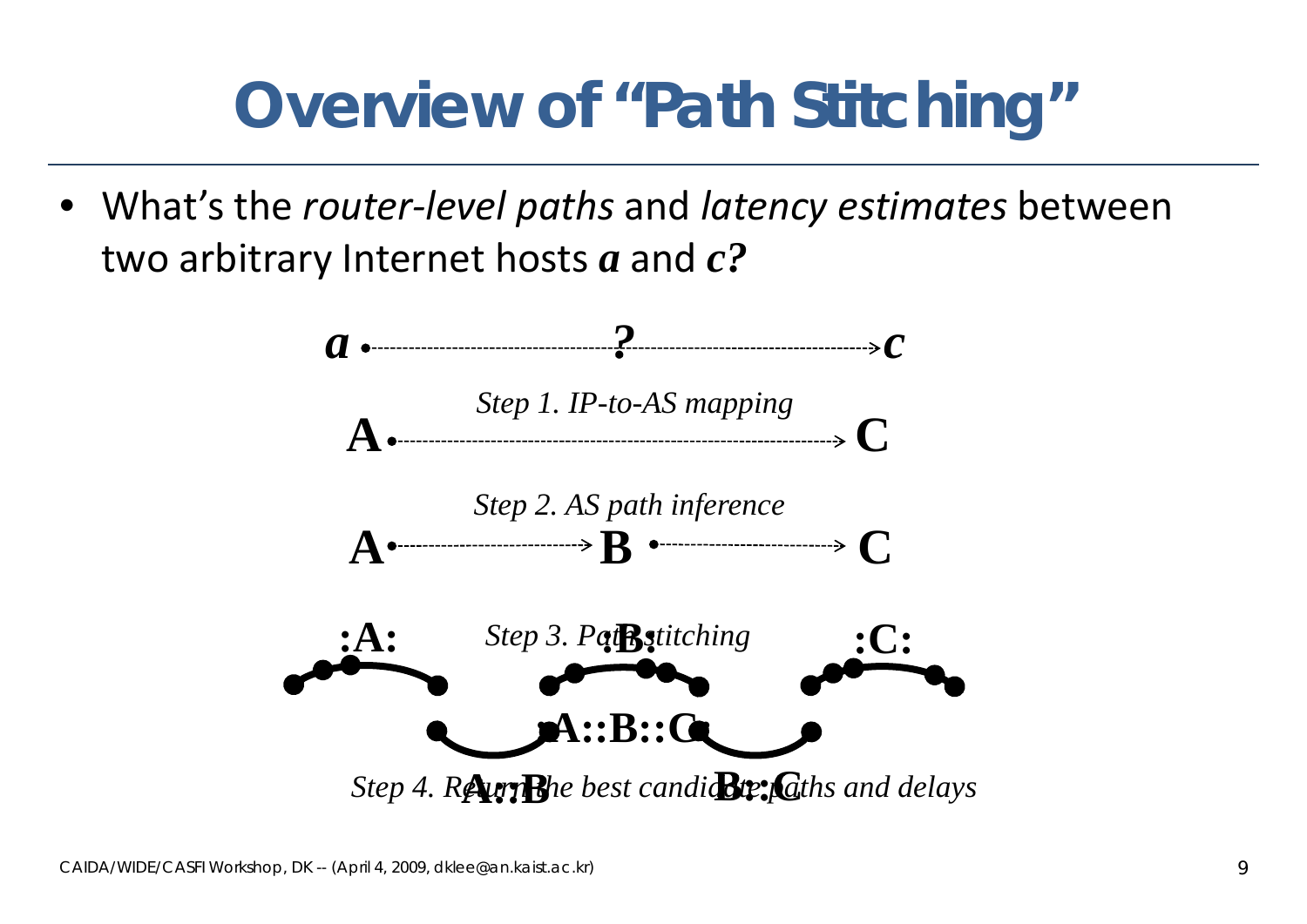## **Addressing Sources of Error – (1)**

- IP-to-AS Mapping
	- Single and multiple origin AS mismatches
	- –Incorporate connectivity between ASes despite the mapping problem

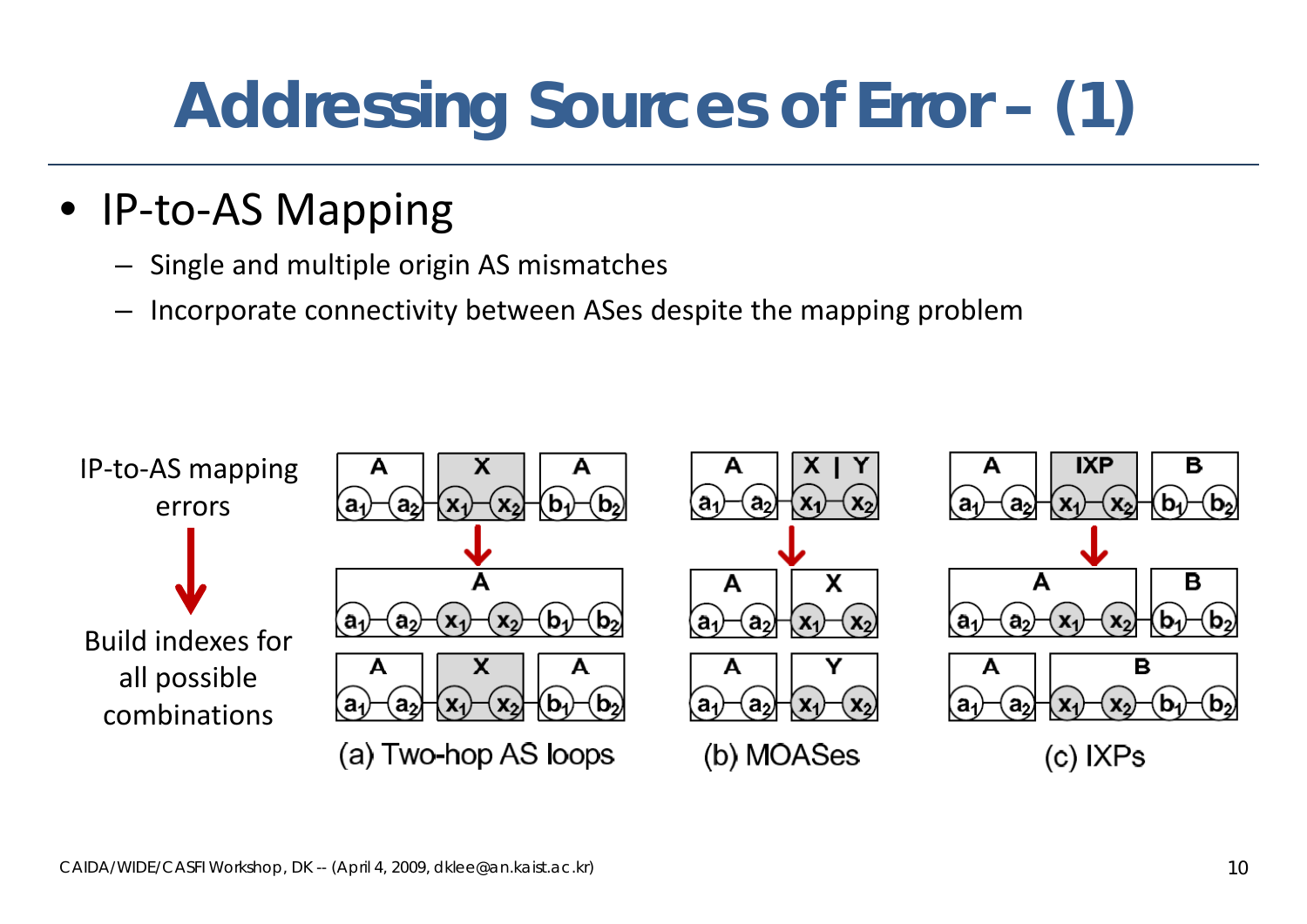## **Addressing Sources of Error – (2)**

#### • AS Path Inference

- Multi ‐homing is one of the main obstacles to the accurate AS path inference [Mao *et al.* SIGMETRICS 2005]
- We extract *first ‐hop information* from the Ark traceroute data. (We garner first hop information for 5,387 ASes)

#### $\bullet$ • Traceroutes

- –Internet dynamics captured by traceroute: provide both the *median* and *the most recent* measurements.
- –*Nondecreasing delay principle*

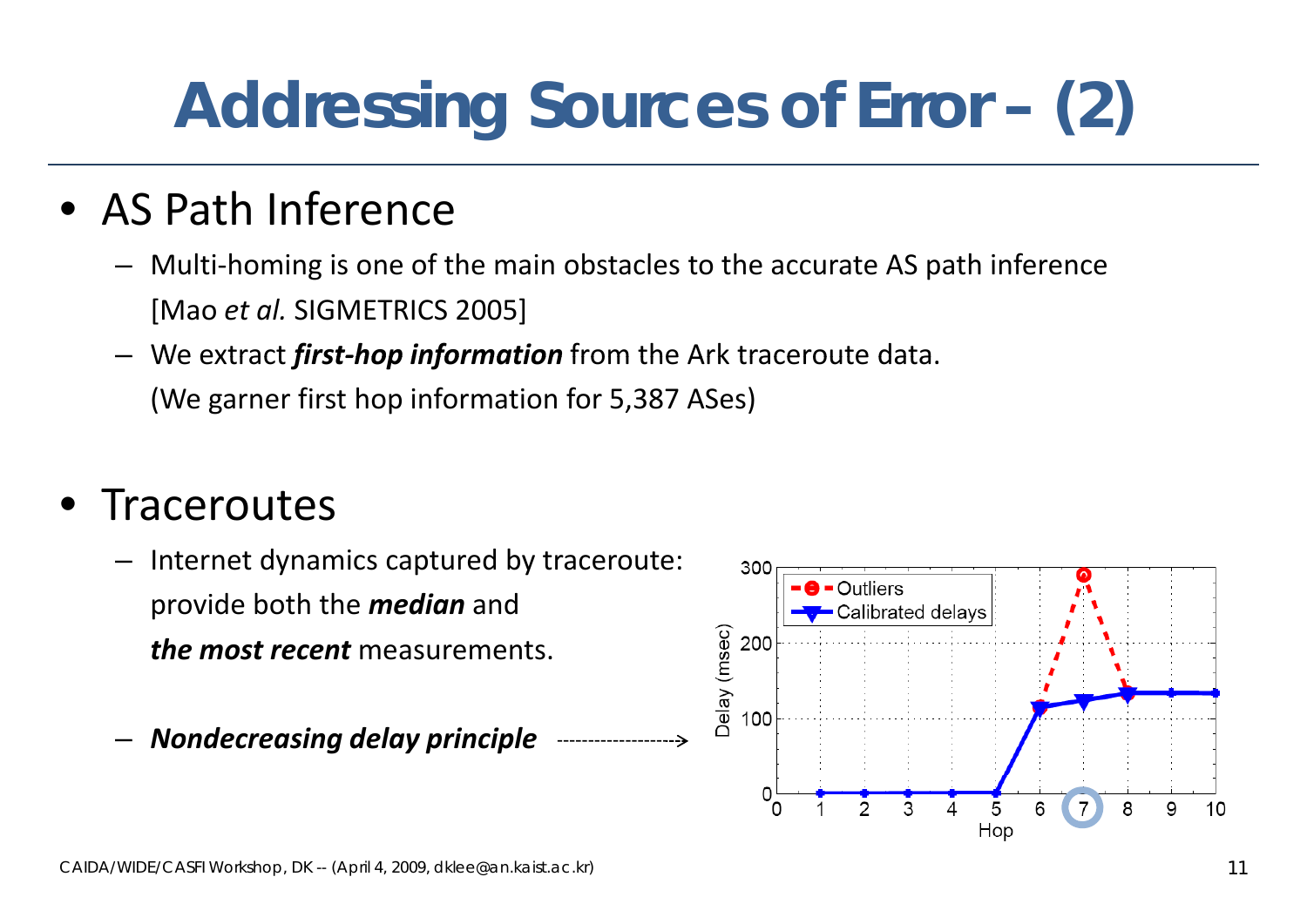#### **Too Few or Too Many Path Segments**

• In Step 3 of our algorithm,

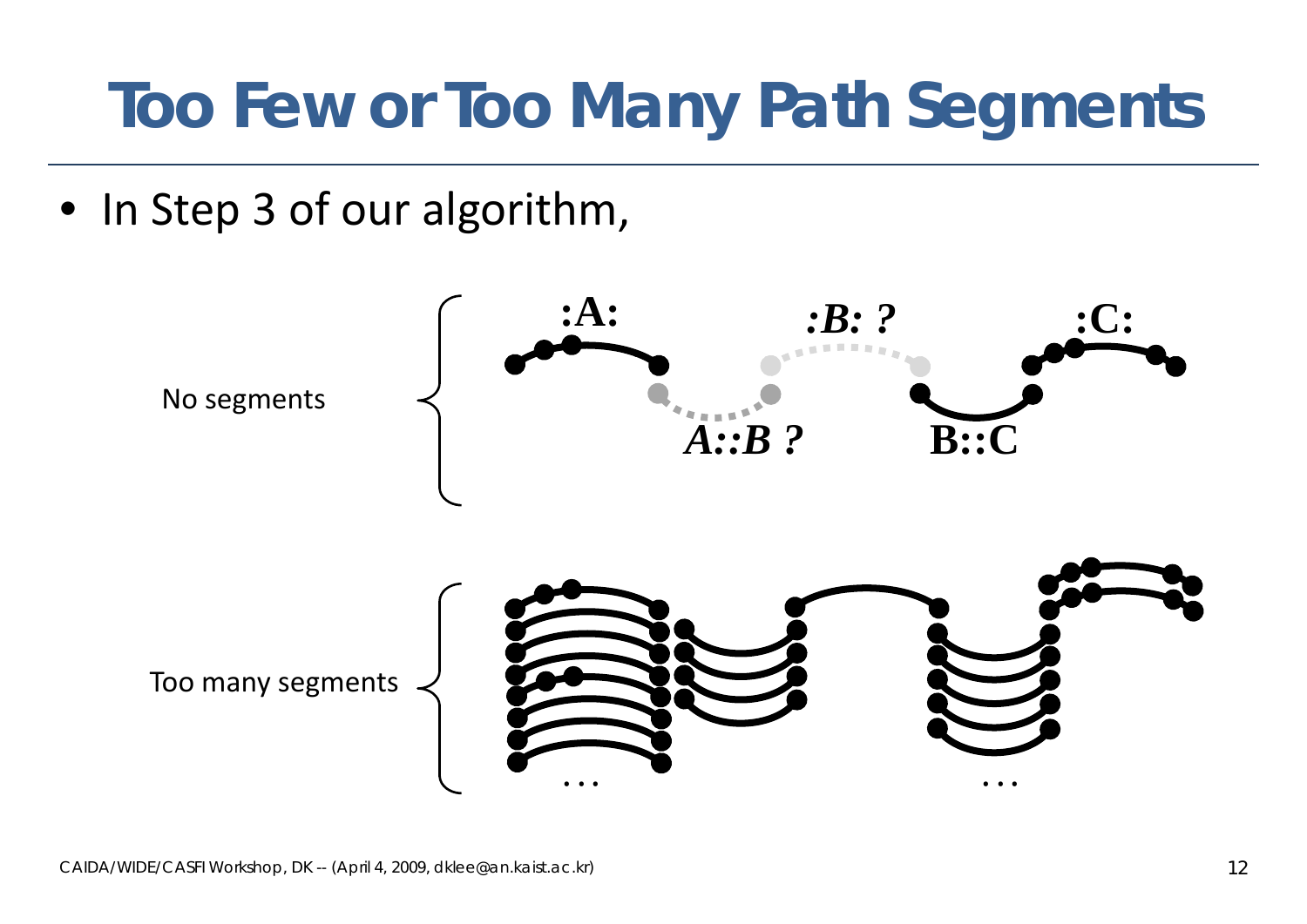## **No Segments: Approximations**

#### *(i)* Missing AS

» No solutions (other than collecting more measurements.)

#### *(ii)* Missing inter domain segment **:A: :B:** -UUIIIdIII SEKIIIEII

- » Search for reverse path segments.
	- (i.e., if we cannot find **A::B**, use **B::A** instead)



#### *(iii)* Path segments do not rendezvous at the same address

- (i.e., the segment cannot be stitched)
- » Use clustering heuristics: Clustering by *Router or PoP* Clustering by the *IP prefix*

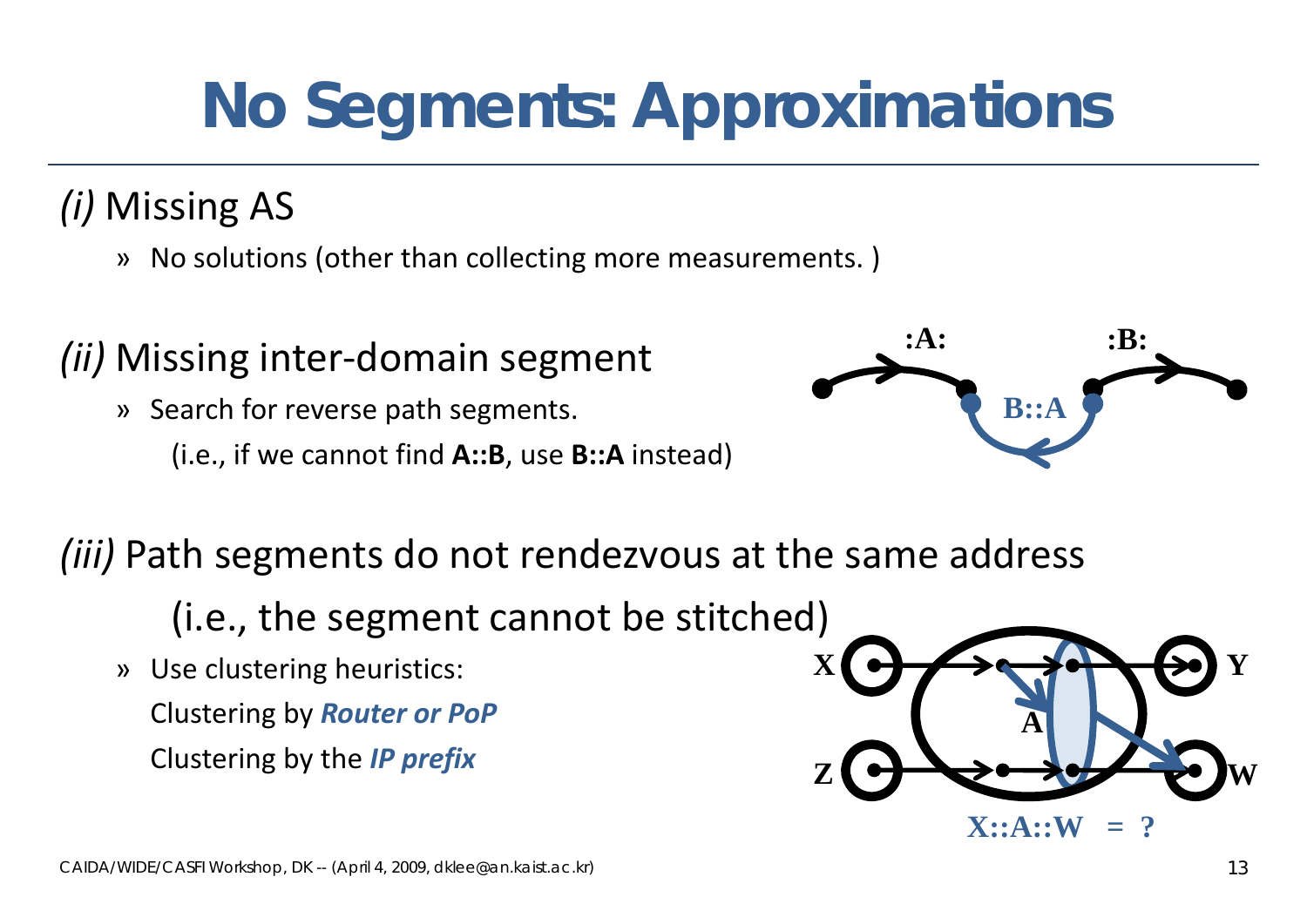## **Too Many Segments: Preference Rules**

• Rule #1: Proximity

Preference to the paths closest to the source and destination addresses of the query

- Rule #2: Destination-bound path segments Preference to the segments from traceroutes with the same destination prefix
- Rule #3: Most recent path segment

Preference to the most recent path segment



*CAIDA/WIDE/CASFI Workshop, DK -- (April 4, 2009, dklee@an.kaist.ac.kr)* 14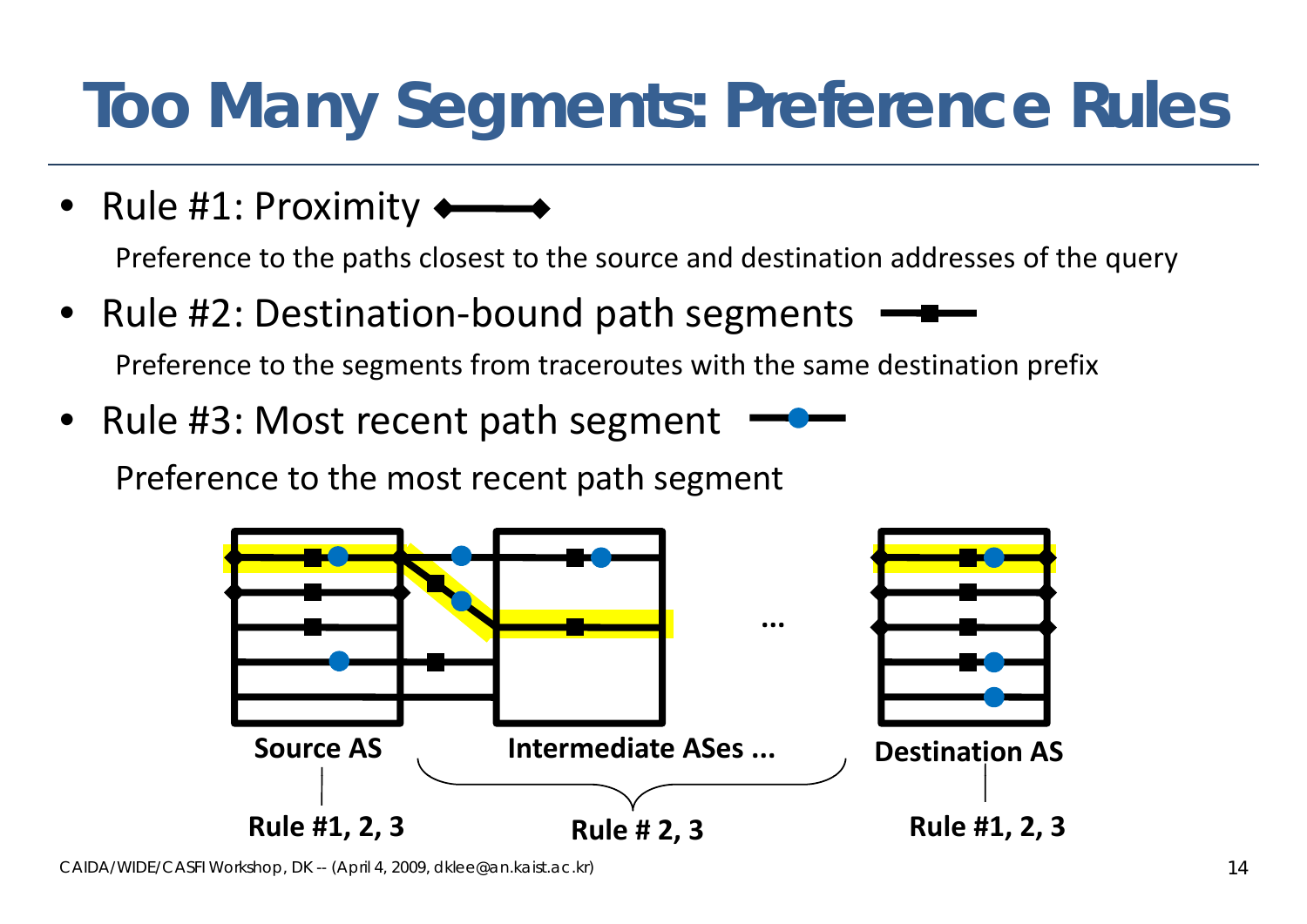#### **Evaluation**

- Additional data set for comparison:
	- Perform traceroute 50 times <sup>a</sup> day between 184 PlanetLab nodes (real measurements)
	- **462** *pl‐easy* pairs and **10,077** *pl‐hard* pairs
	- –For every pair, estimate path and delays using path stitching.

Source PL‐nodes co‐locate with Ark monitors (namely, *amw‐us, cbg‐uk, cjj‐kr, dub‐ie, gig‐br* )

#### • Evaluation of

- Quality of Inferred AS Path
- Approximation methods
- Preference rules
- Accuracy in comparison with *iPlane* [Madhyastha *et al*, OSDI 2006]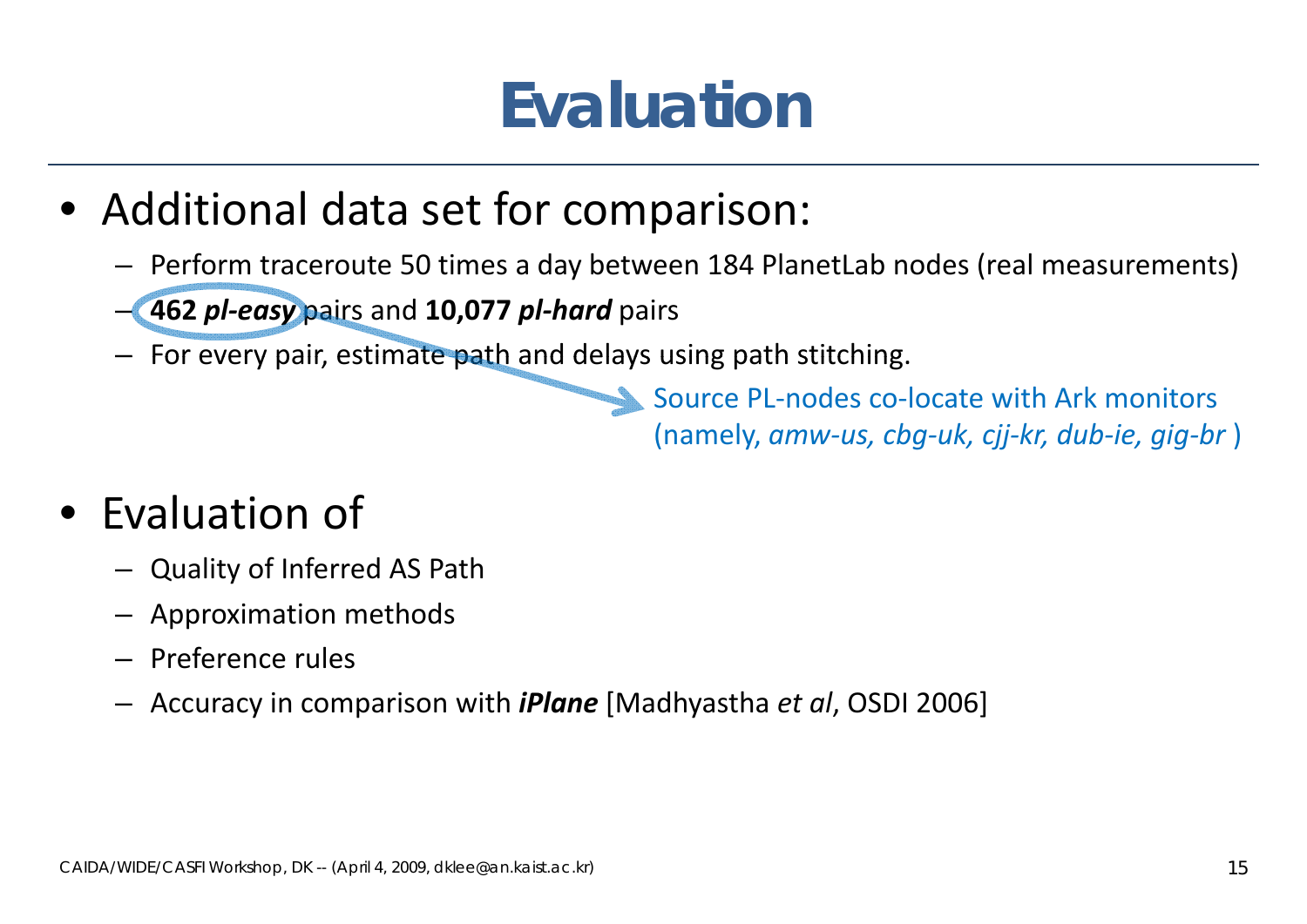#### **AS Path Accuracy**

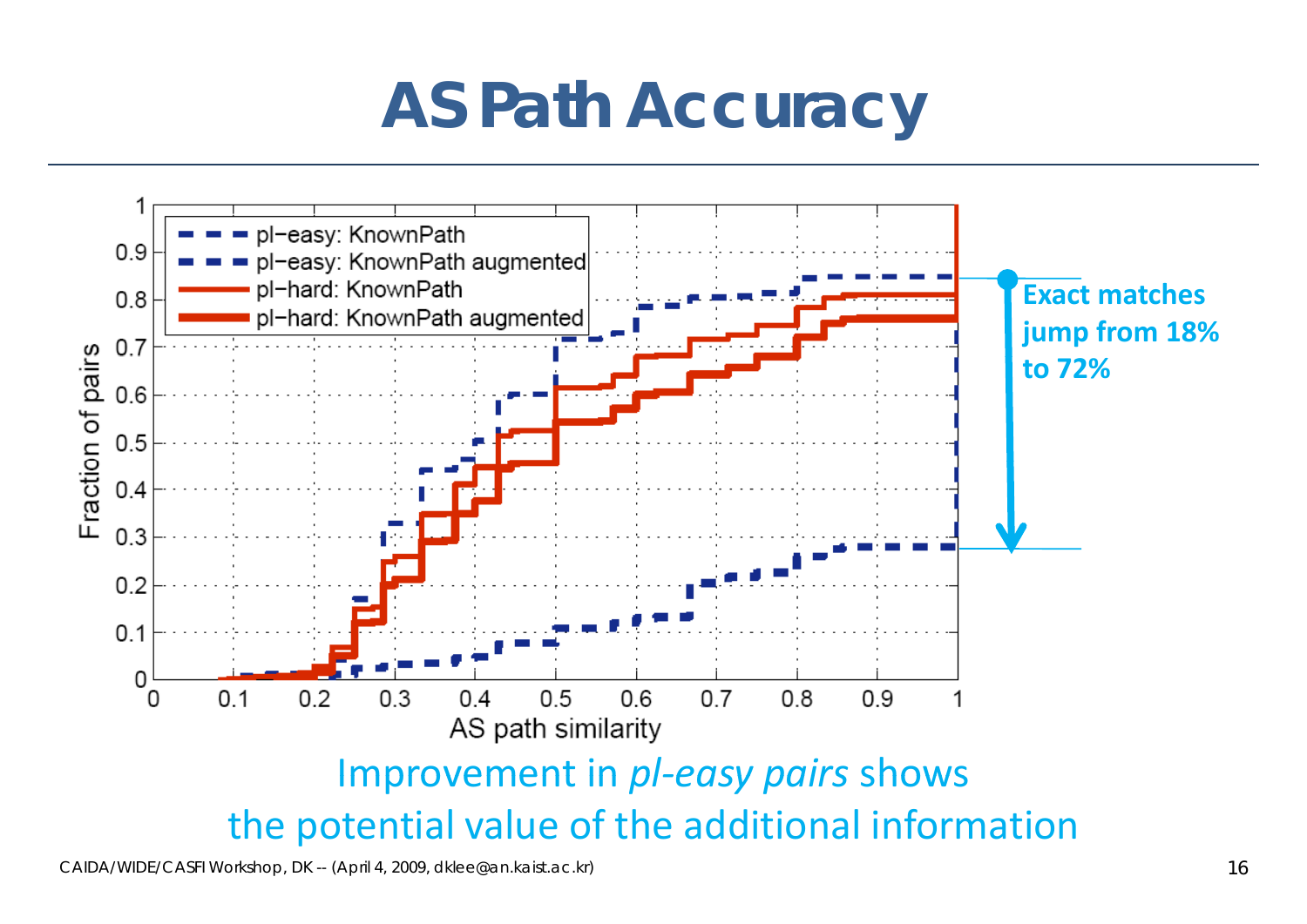### **Approximations**

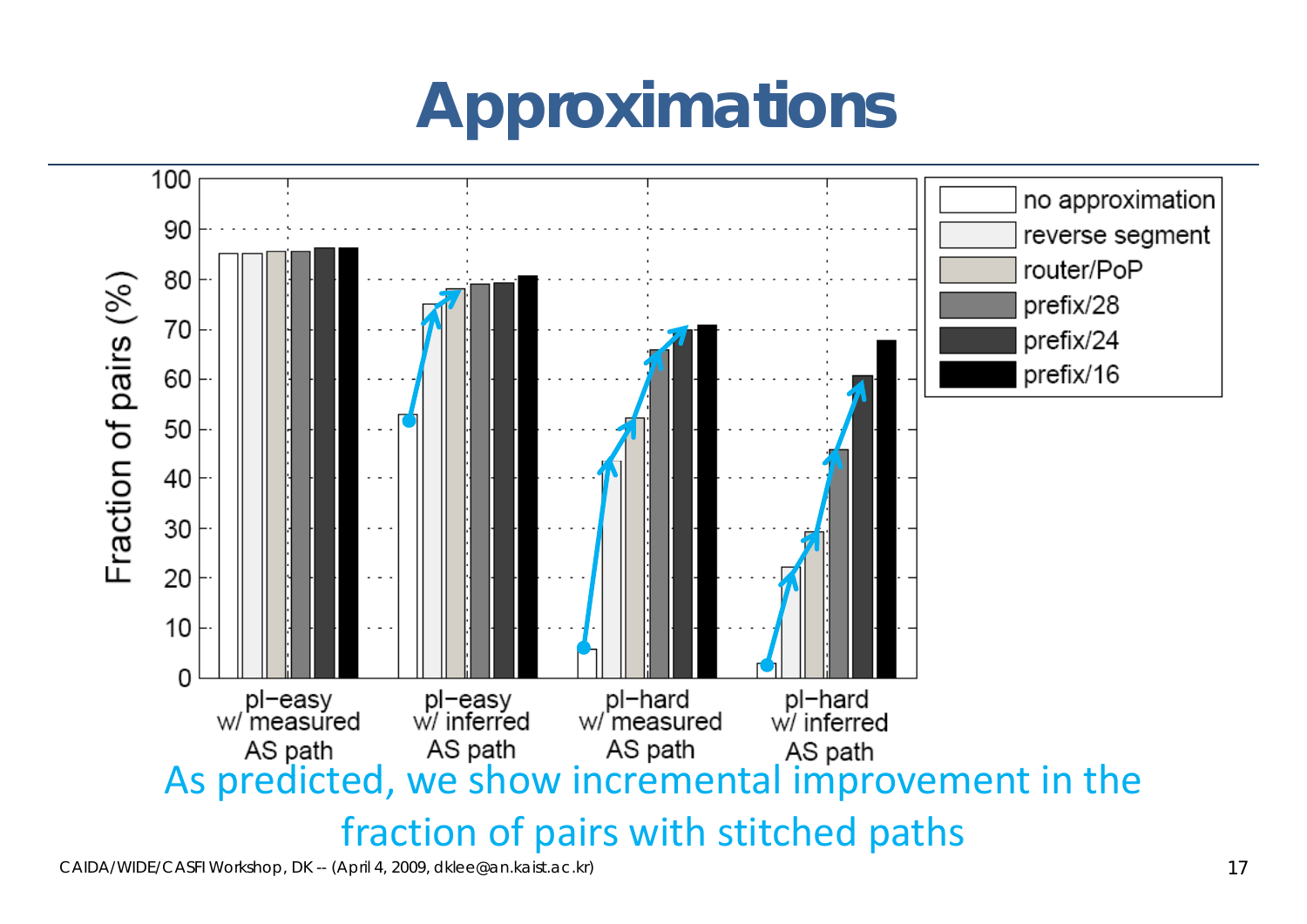### **Preference Rules – (1)**

• We consider only *pl-easy* and *pl-hard* pairs that find stitched paths without any approximation method.



decrease greatly.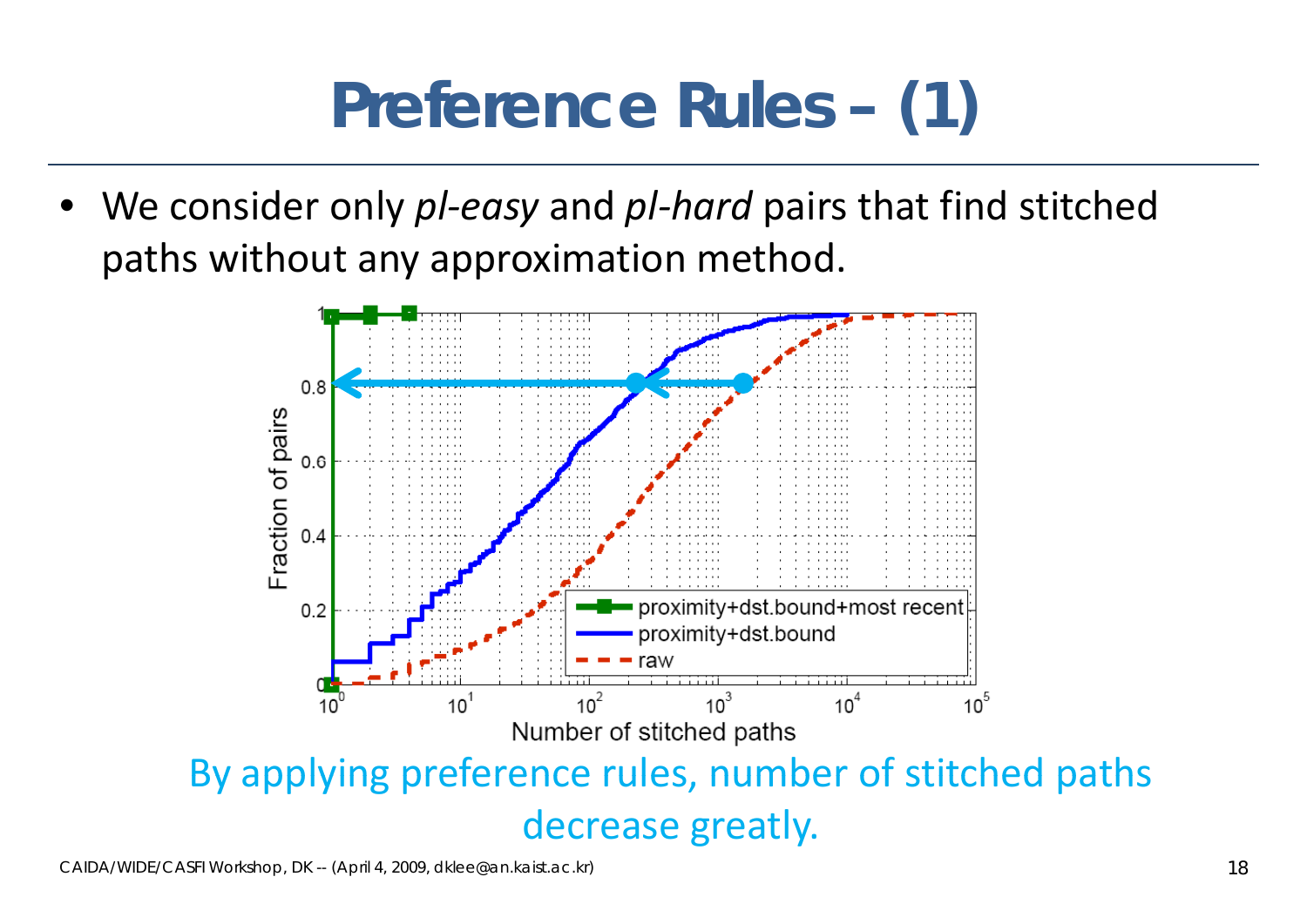### **Preference Rules – (2)**

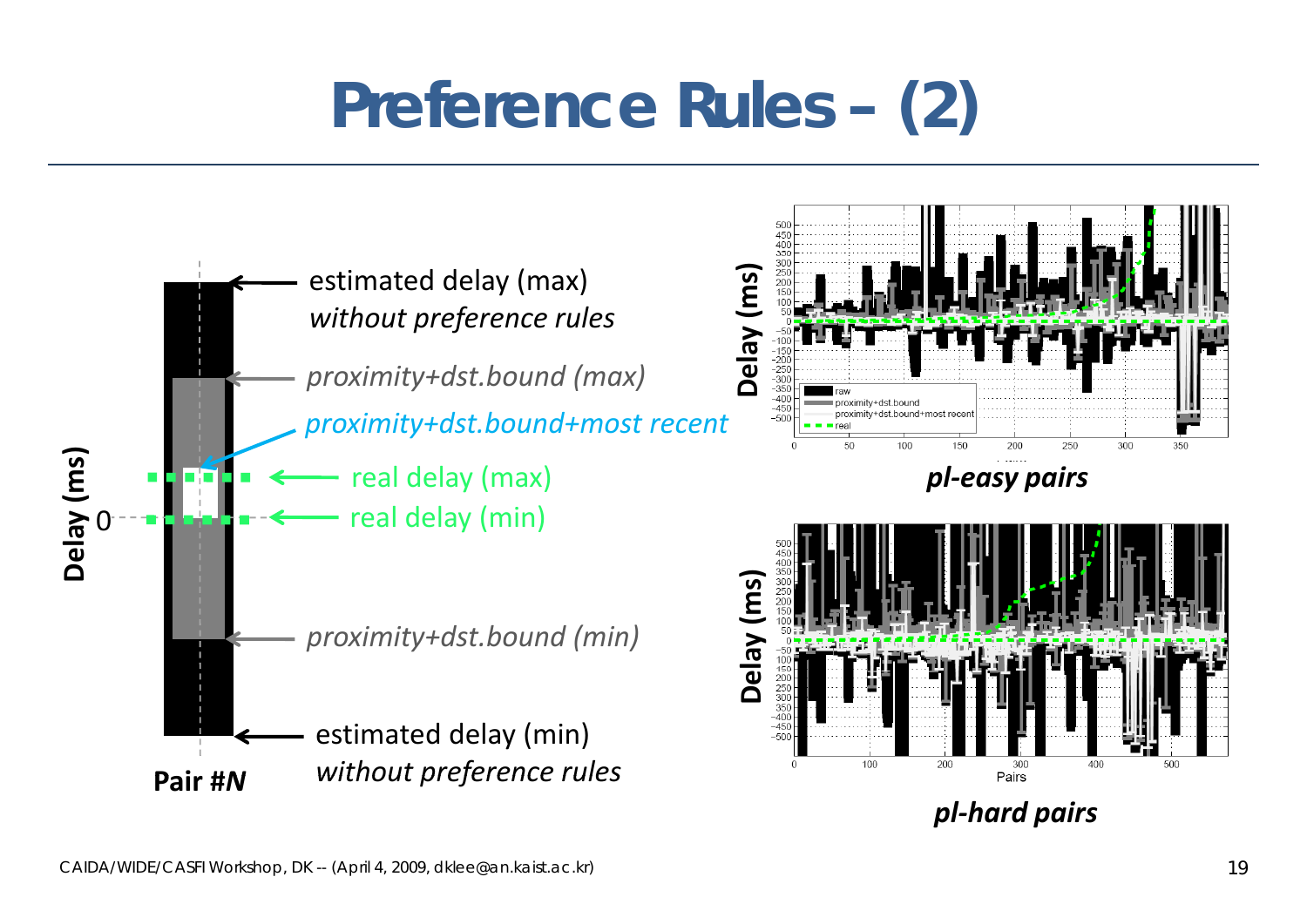#### **Preference Rules – (3)**

• Relative error vs. absolute error



**Relative Similar improvements in** *errors*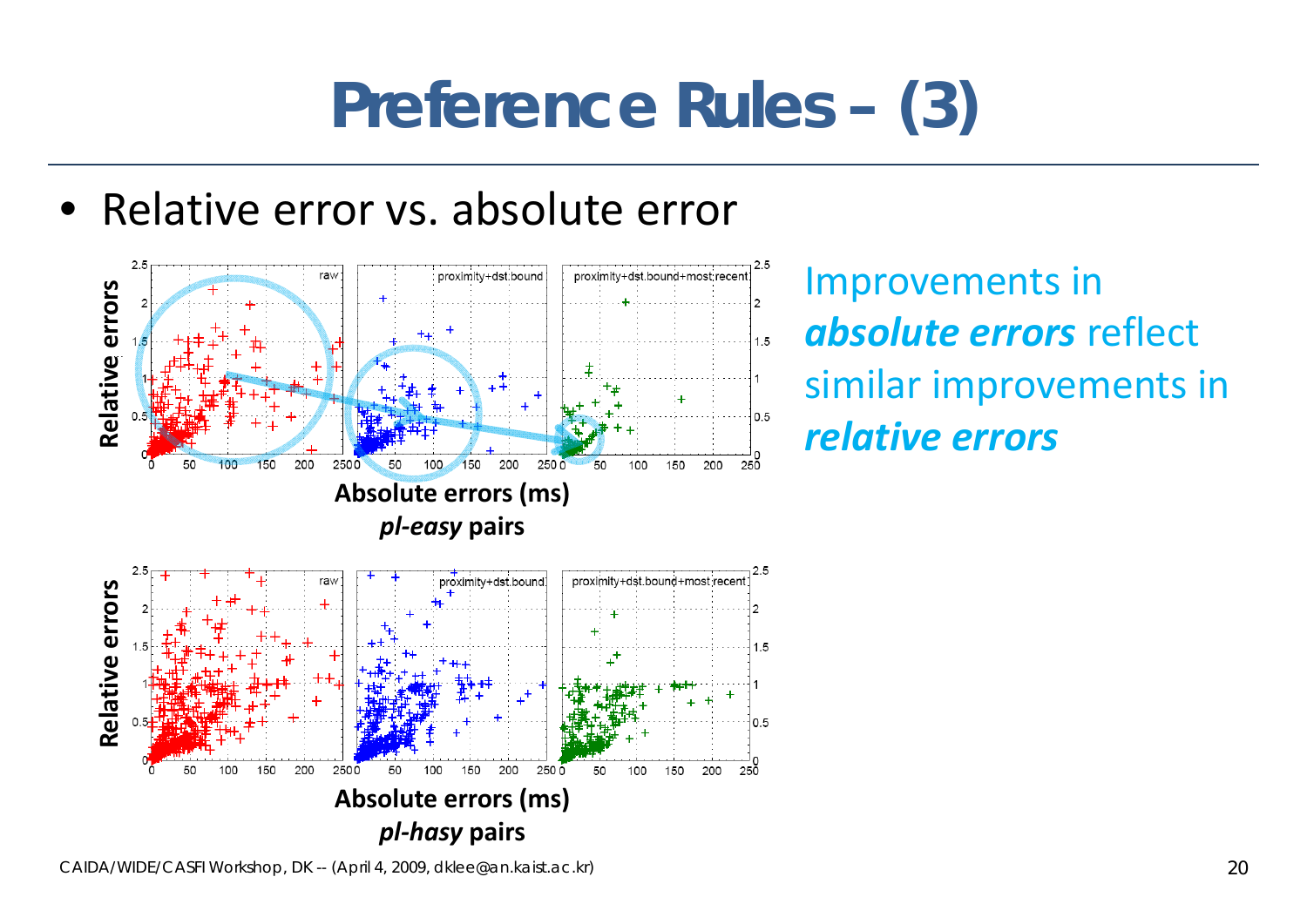#### **Comparisons with iPlane**





We note that iPlane's performance observed in our results is comparable to the best cases reported in [Madhyastha *et al*, OSDI 2006]

With measured AS paths, errors <= 20ms for 90% of pl-easy and for 80% of pl-hard pairs With inferred AS paths and approximation methods, accuracy degrades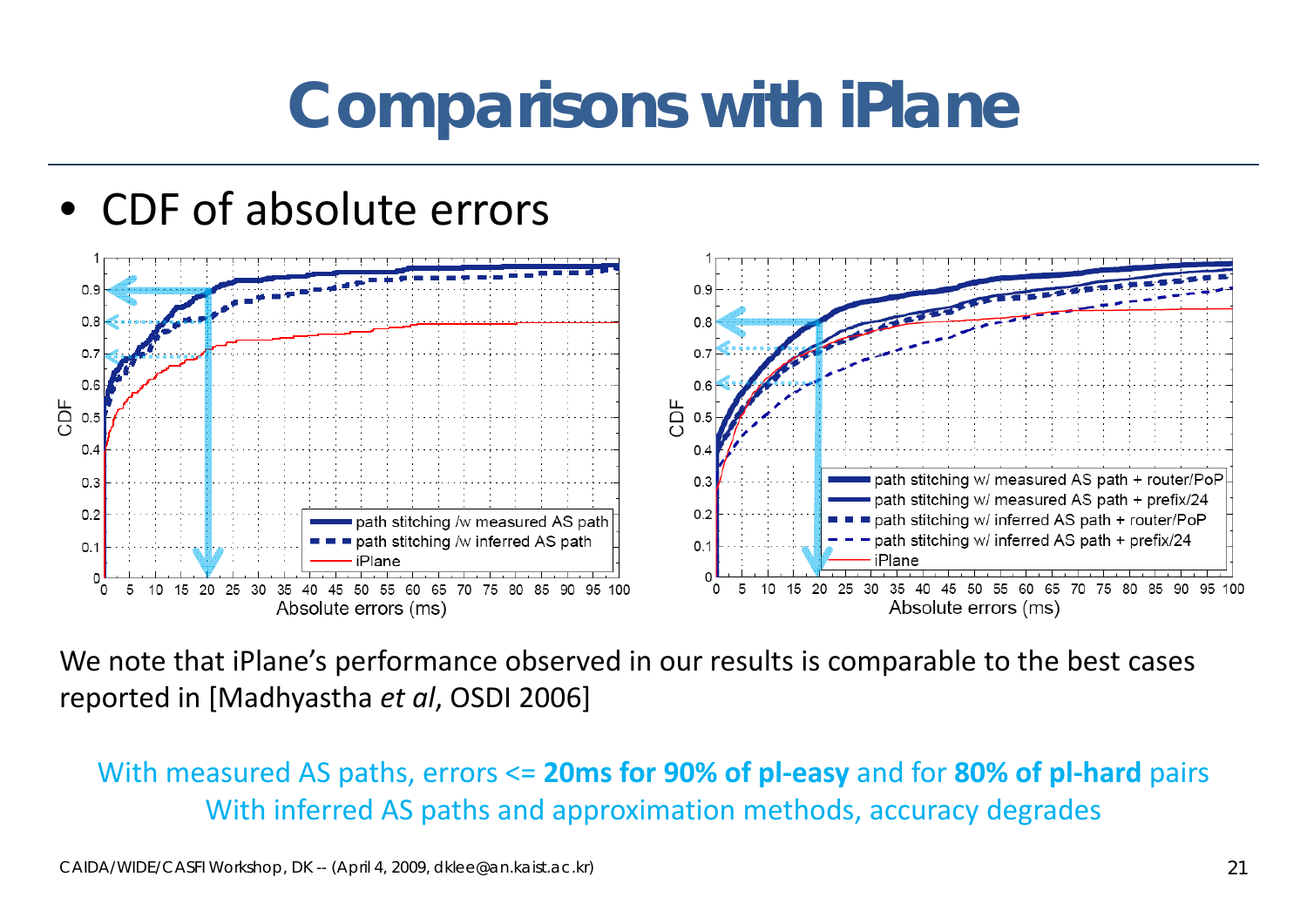#### **Conclusions**

- "path stitching"
	- A new approach to improve the coverage of Internet‐wide measurement infrastructures.
	- –Fully *decouples* the data collection phases from the data analysis
	- *Enables the incremental integration of multiple data sets* in order to produce more accurate estimates
	- – Achieves an accuracy similar or slightly better than previous solutions that require additional data collection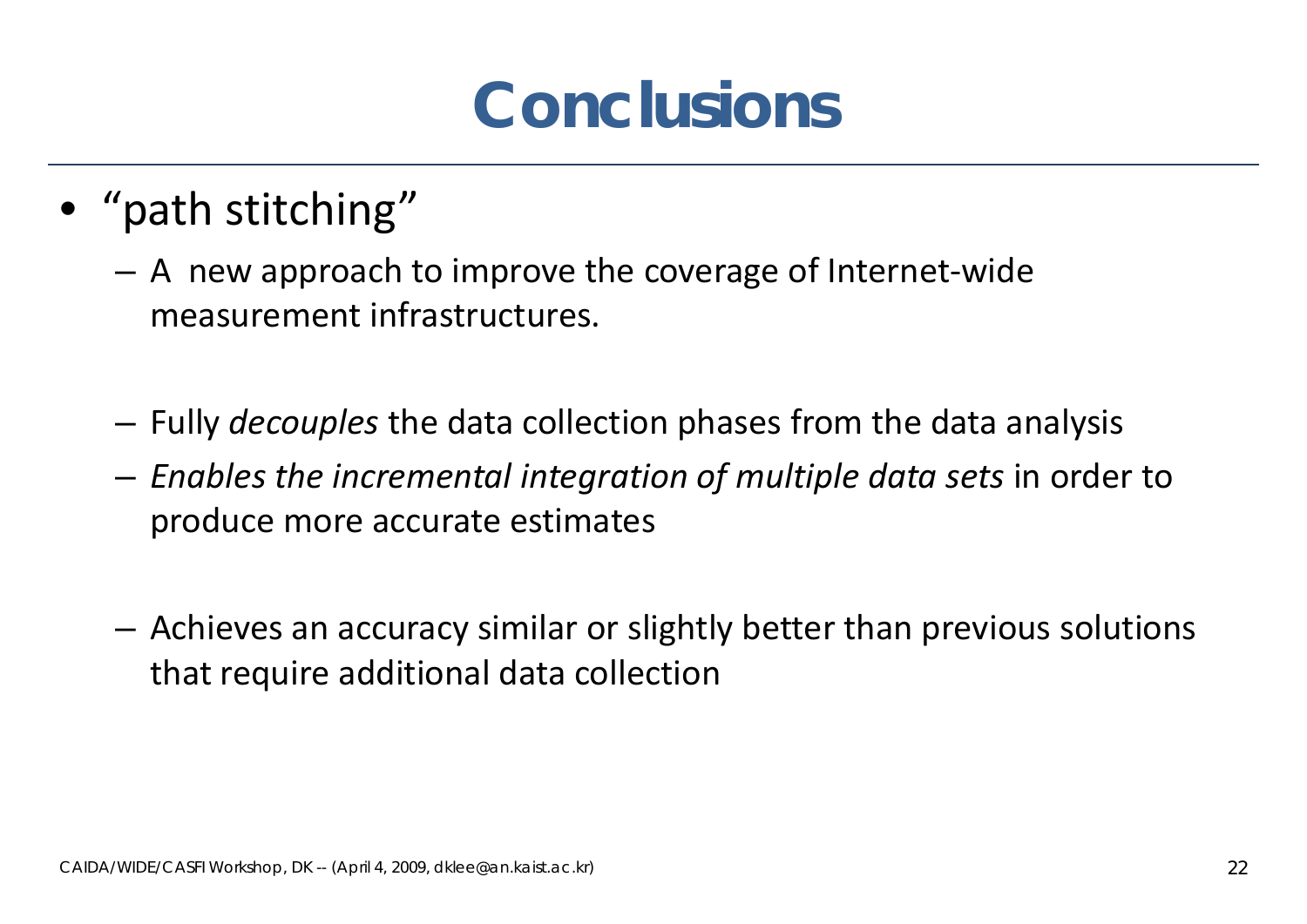# **Part II. "Internet SIBILLA"**

*DNS‐like Internet system that would allow users to issue queries about end‐to‐end path quality and performance*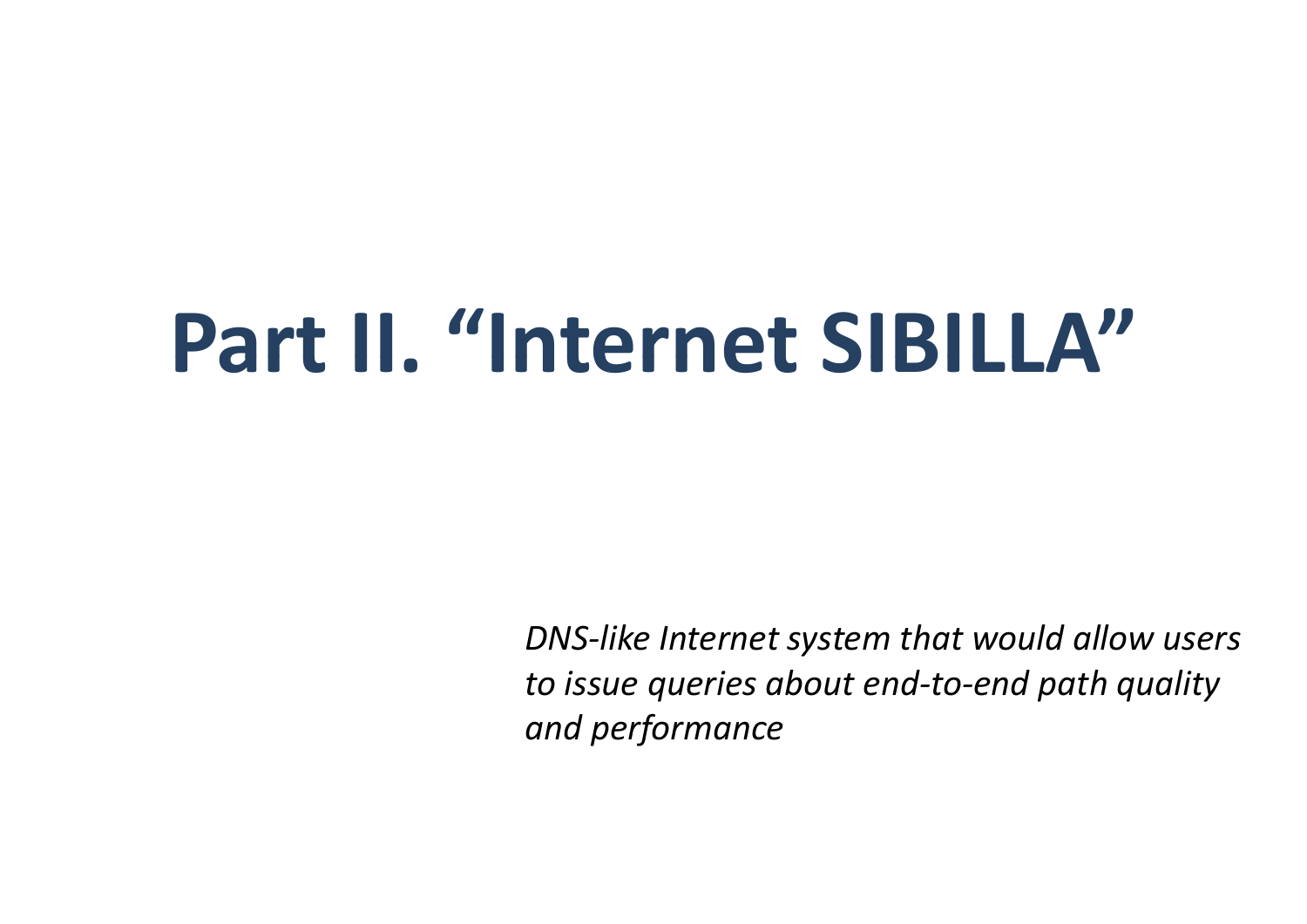### **Beyond the "Path Stitching" algorithm**

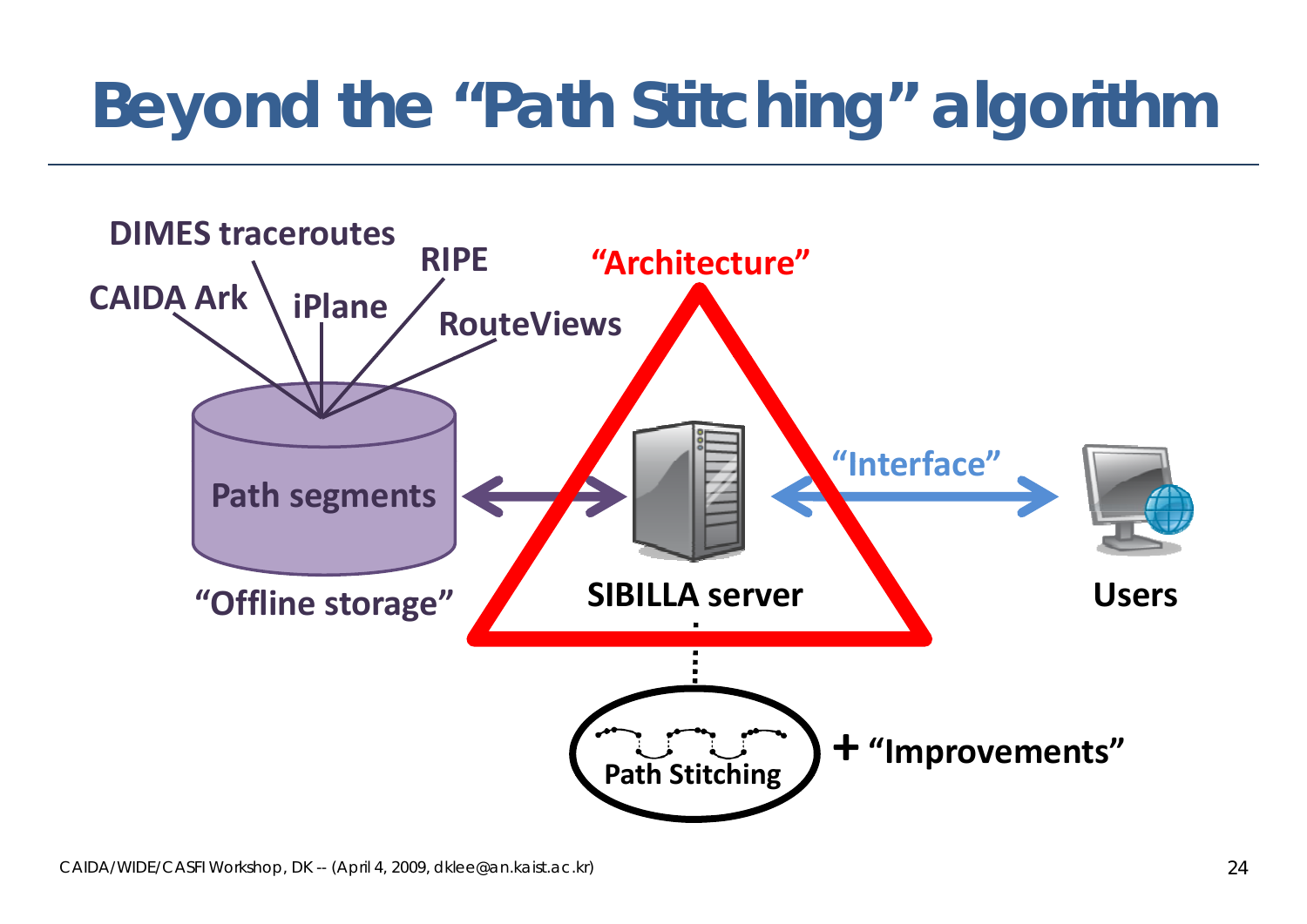#### **Storage Model: BigTable**

• Storage for massive amount of path segments (row: ASN, col: ASN, time: int64)  $\rightarrow$  path segments

> **GByte 2X:X: X::Y**Time **XY**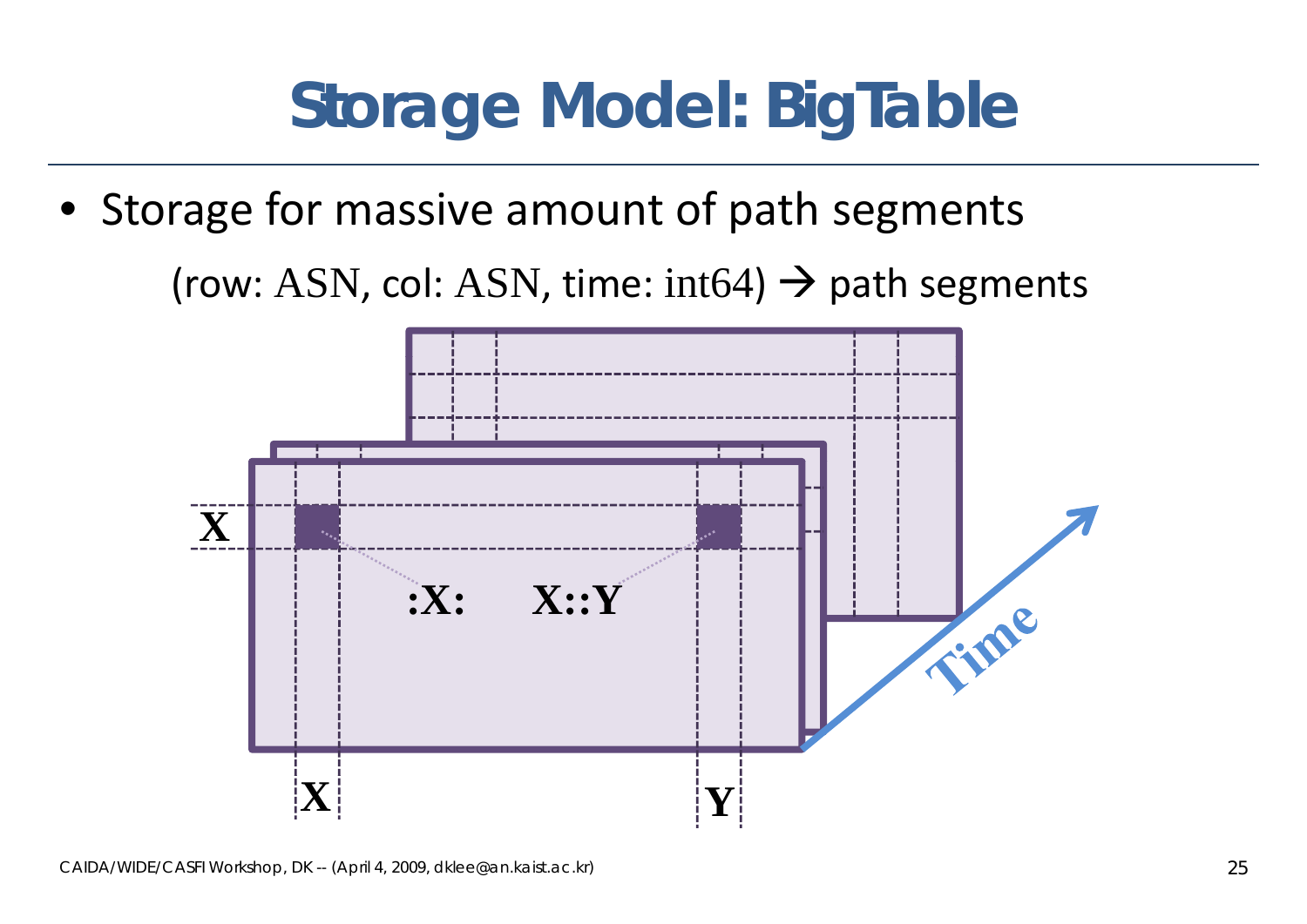## **Query Interface – (1)**

- **Queries (1) :**
	- –*QNAM E* (256 bytes)



#### *QTYPE*=A *QCLASS*=IN –— QTYPE=A,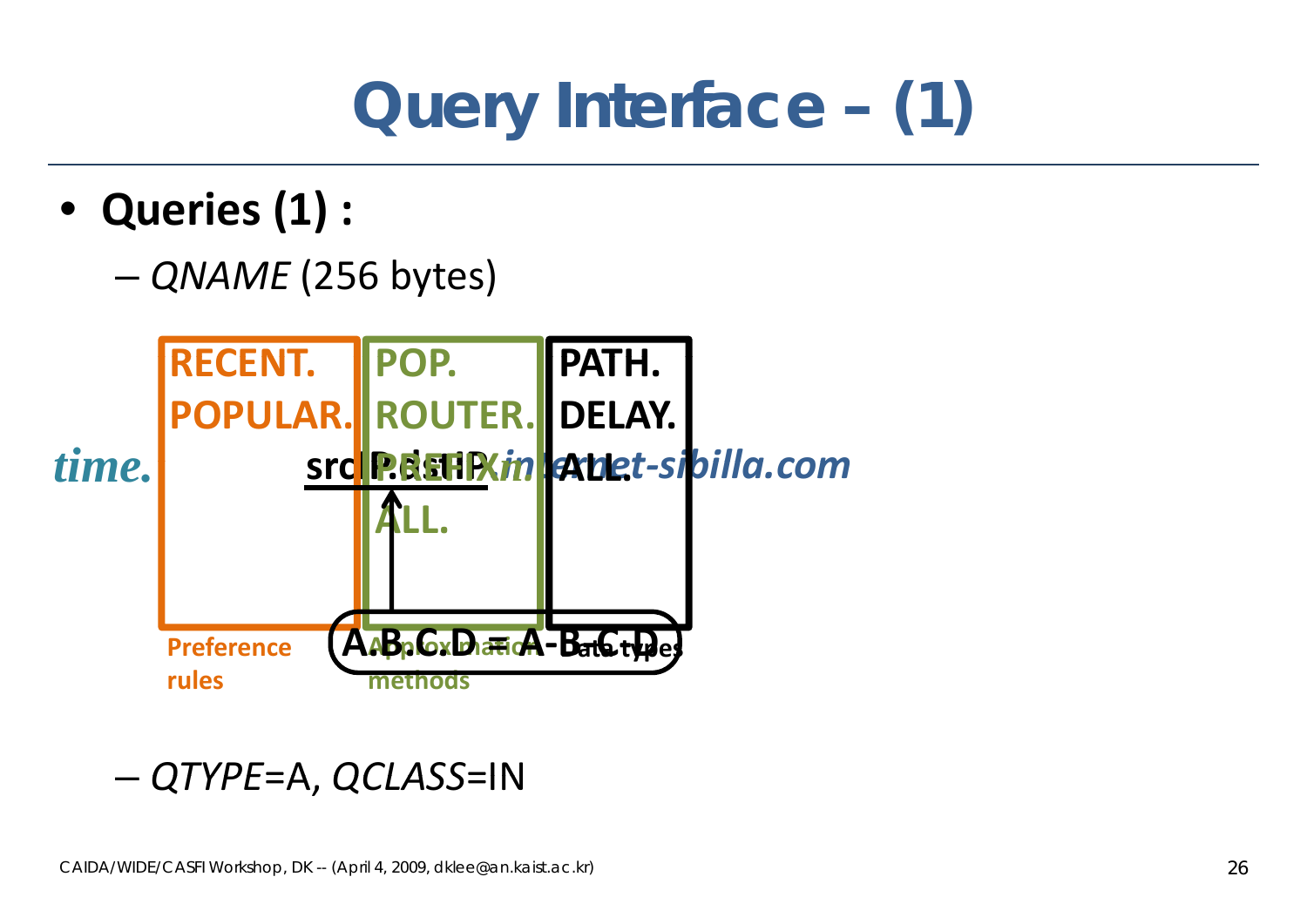#### **Query Interface – (2)**

#### •**Responses:**

–Exploit Resource records (RR, record type: A or AAAA)



- –We may define special record types: PATH or DELAY
- –*EDNS* for messages larger than 512 bytes. (RFC 2671)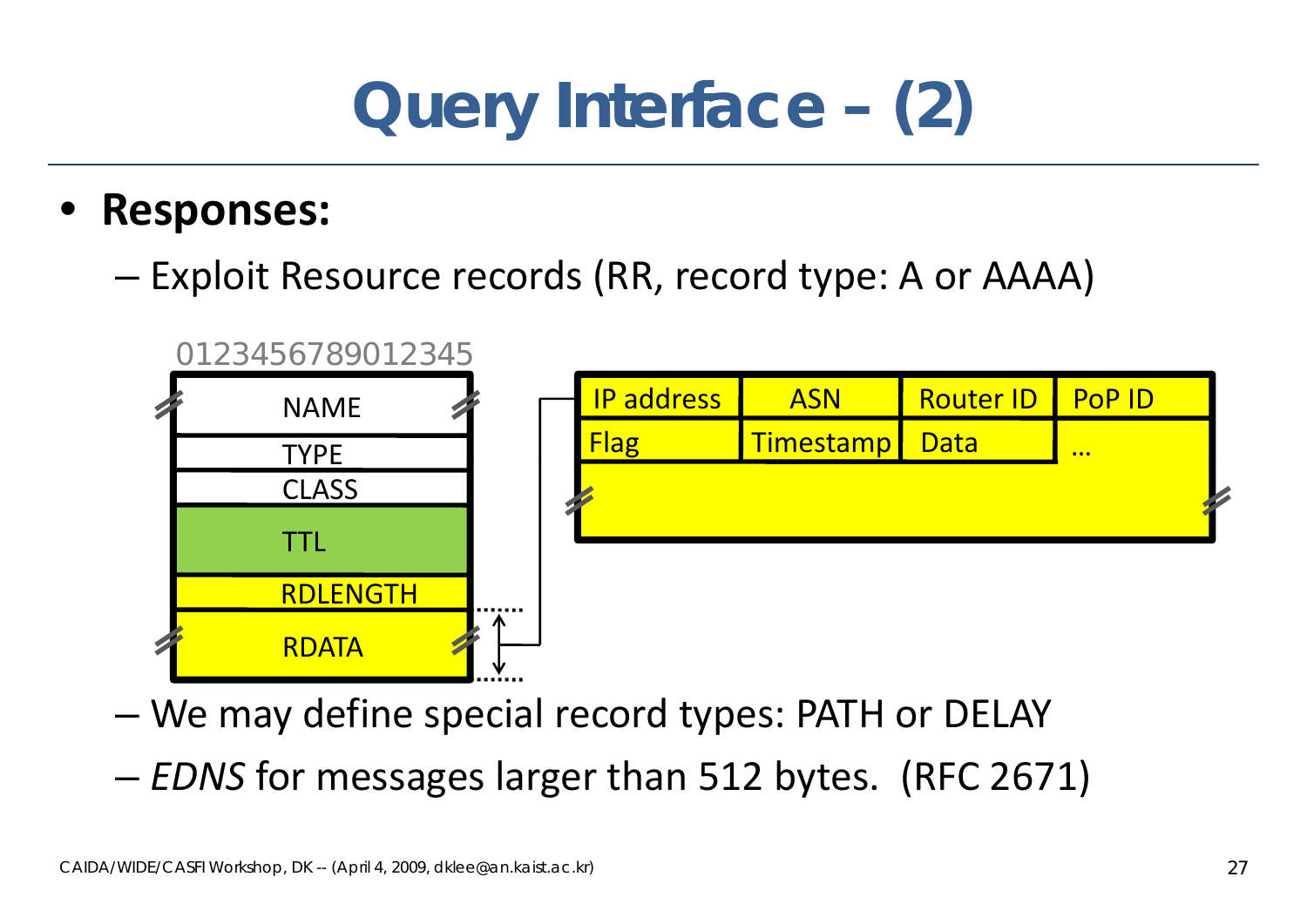## **Thank You!**

- Internet SIBíLLA project **htt // k i t k / http://an.kaist.ac.kr/sibilla**/
- Any Question?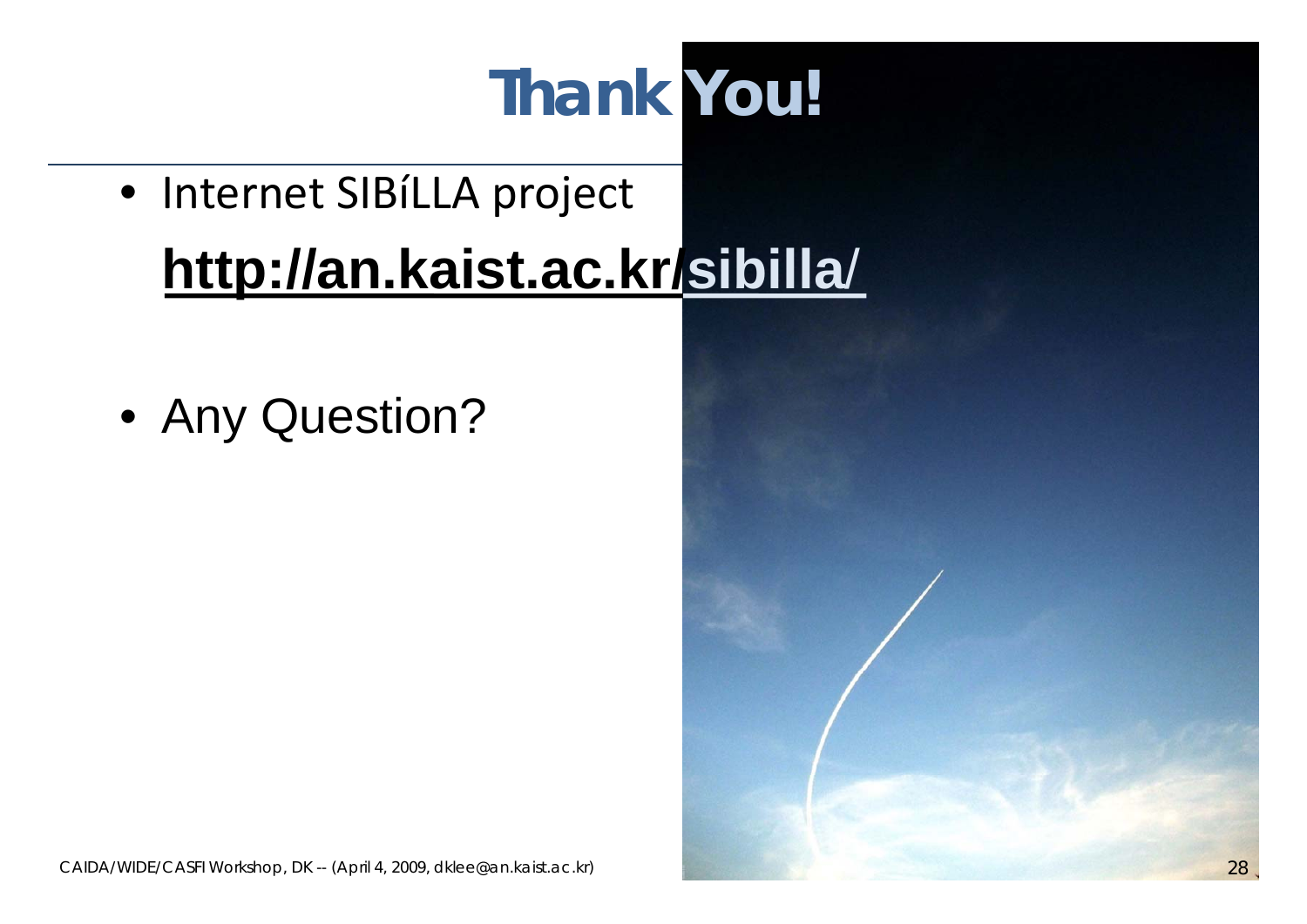# **Appendix I. Backup Slides**

*"To get to the essence of things, one has to work long and hard"*

*‐‐ Vincent van Gogh*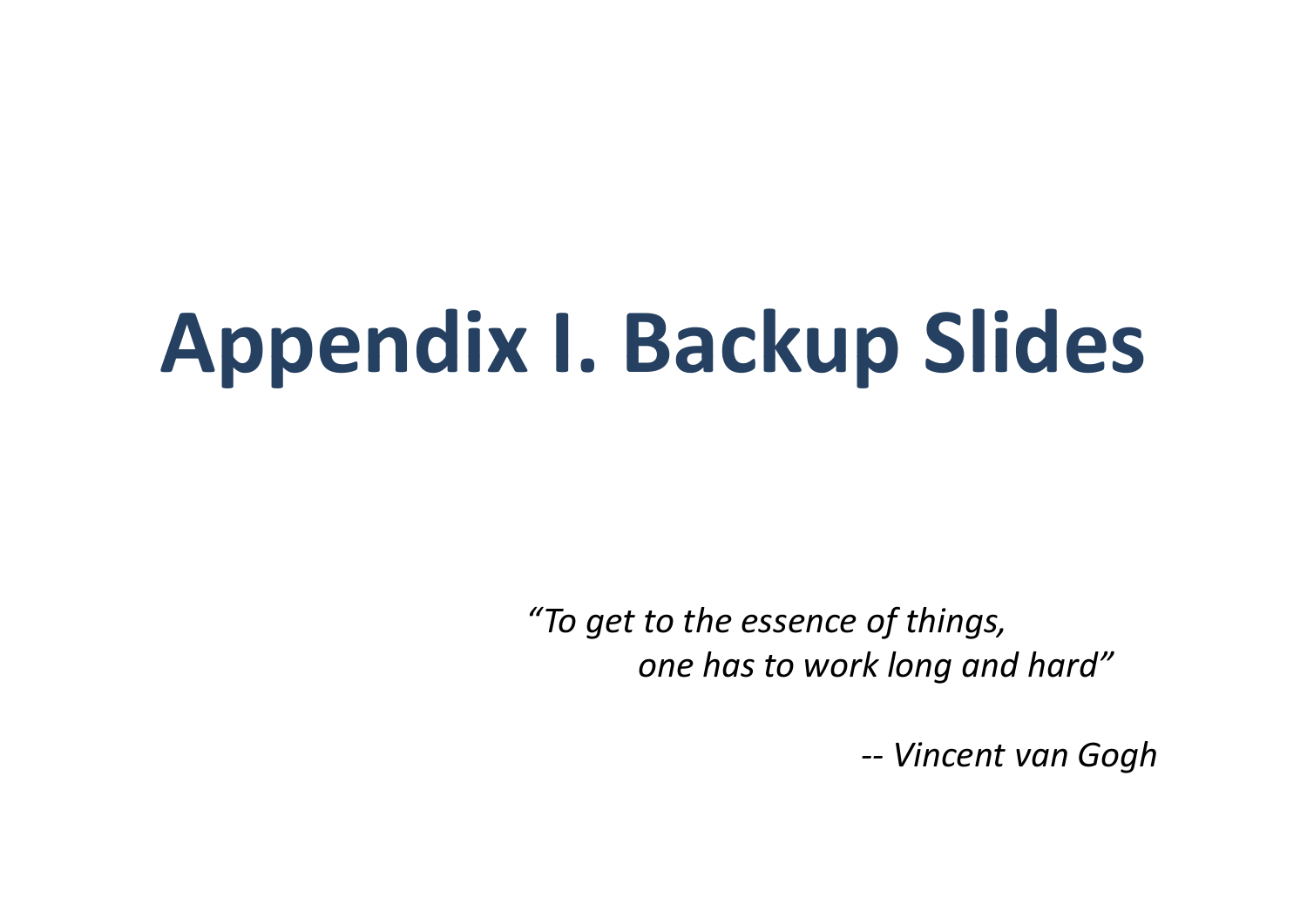#### **Finding Clues to Preference Rules**

• Two examples to demonstrate differences between stitched paths



planet2.scs.stanford.edu



(b) filtering planetlab1.csail.mit.edu  $\rightarrow$ planet2.scs.stanford.edu



(c) planetlab2.xeno.cl.cam.ac.uk  $\rightarrow$ pl1-higashi.ics.es.osaka-u.ac.jp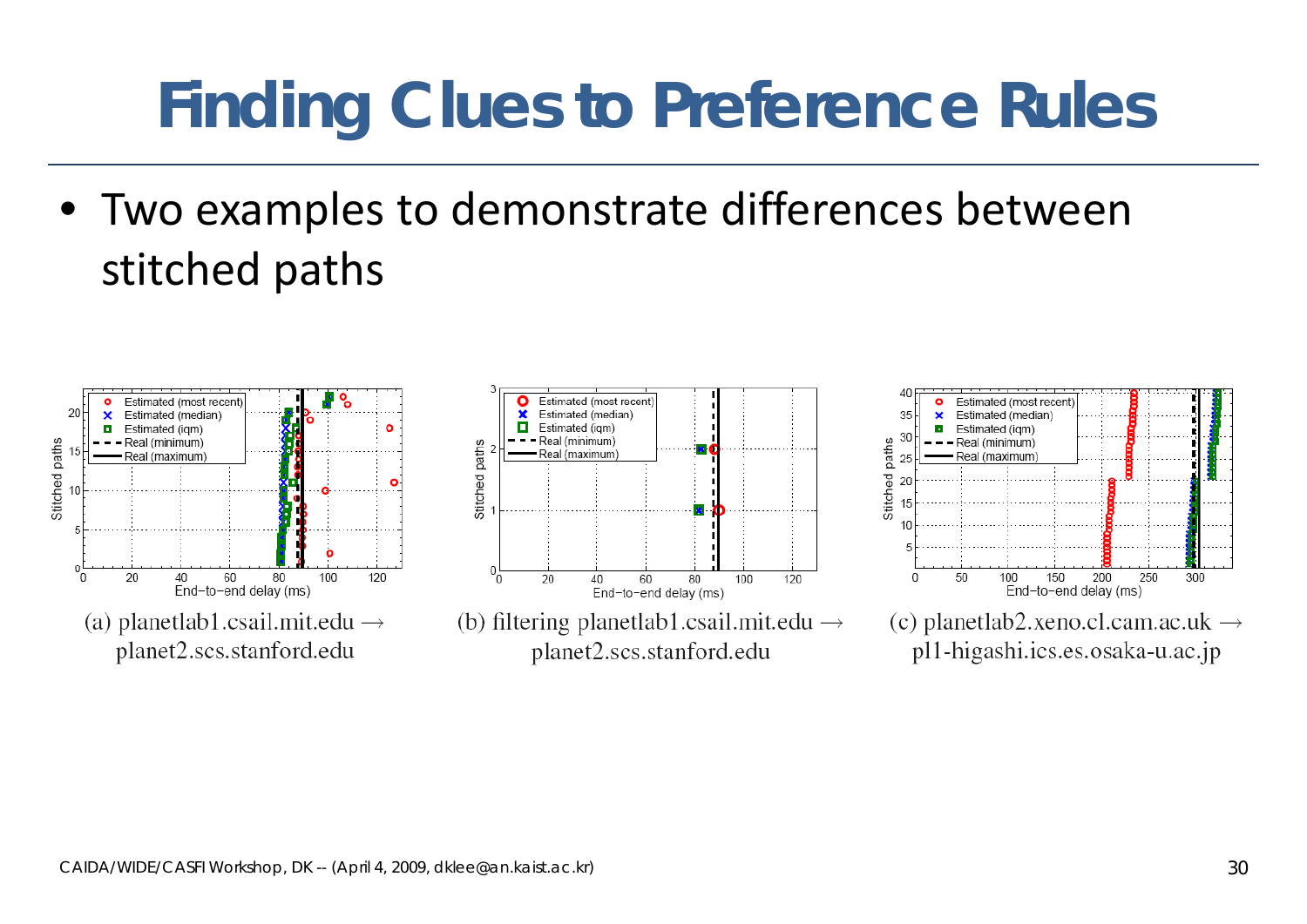#### **Prefixes with MOAS conflicts**

| IP Prefix        | MOASes in the same country | %     |
|------------------|----------------------------|-------|
| 205.189.33.0/24  | 6327 6509                  | 26.18 |
| 134.75.20.0/24   | 1237 17579                 | 25.41 |
| 207.231.241.0/24 | 293 14221 101              | 3.26  |
| IP Prefix        | MOASes caused by IXPs      | $\%$  |
| 80.81.192.0/23   | 12956 8365                 | 10.90 |
| 198.32.176.0/24  | 701 2914 65517 4355 6461   | 7.72  |
| 198.32.160.0/24  | 6461 22691 12989           | 3.58  |
| 206.223.115.0/24 | 293 2914 1273              | 3.02  |
| 195.69.144.0/23  | 286 12956 1200 30132 31283 | 2.78  |
| 206.223.119.0/25 | 2914 293                   | 2.33  |
| $IP$ Prefix      | Other MOASes               | %     |
| 69.28.128.0/18   | 22822 21318                | 4.85  |

Table 4: Prefixes with MOAS conflicts. The percentage refers to the portion of the total number of traceroutes that exhibit a MOAS conflict.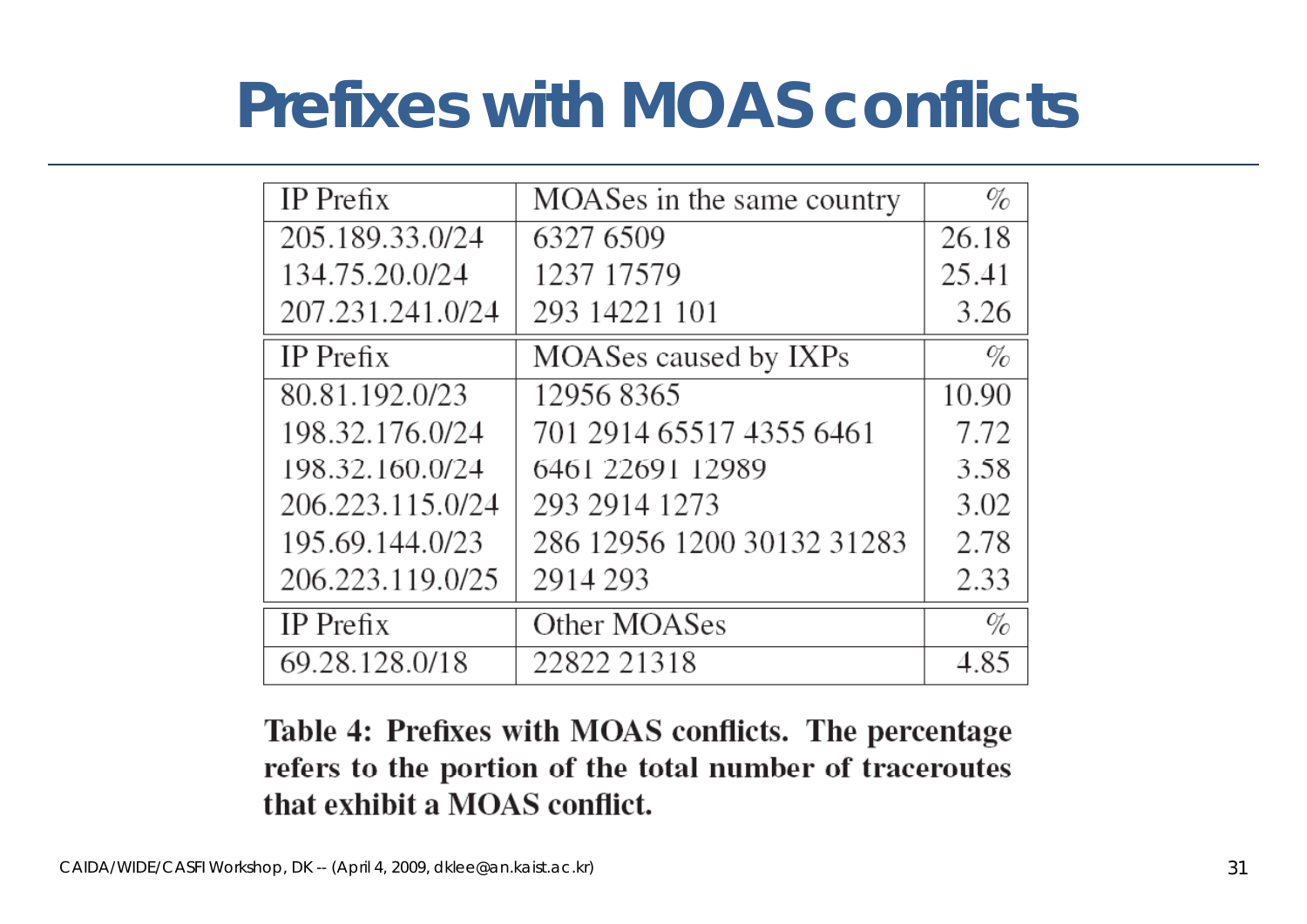### **Path Segments: Unit of Data Storage**

• Tradeoffs: information loss vs. size vs. efficiency

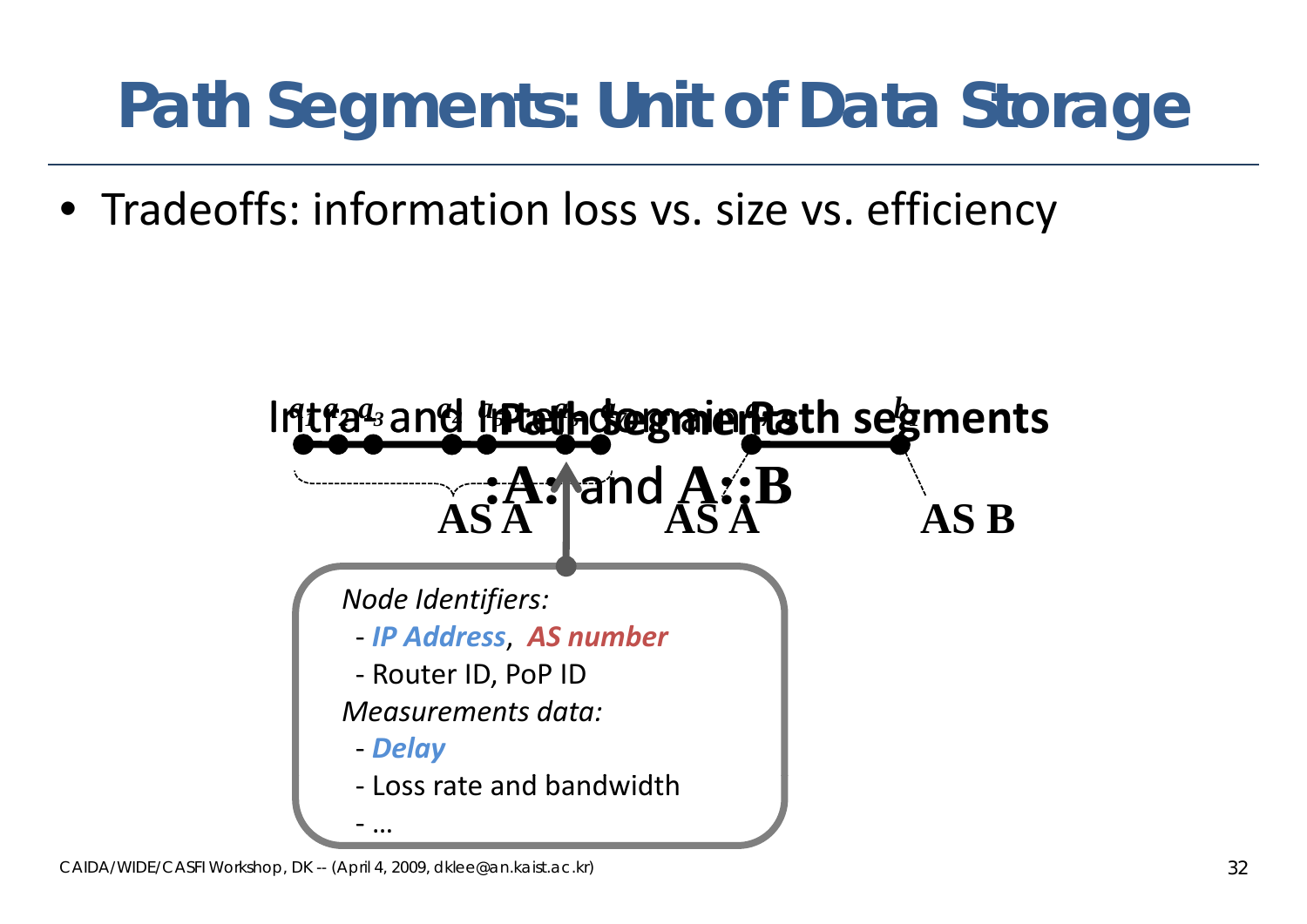

•*HBase*

- As a part of Apache Software Foundation's *Hadoop* project
- Implemented in Java language
- $\bullet$ *Neptune* by NHN
- $\bullet$ **• HyperTable** by Doug Judd
	- – $-$  Implemented in C++, Open source project
	- – $-$  Built on Hadoop file system
	- –http://www.hypertable.org http://www.hypertable.org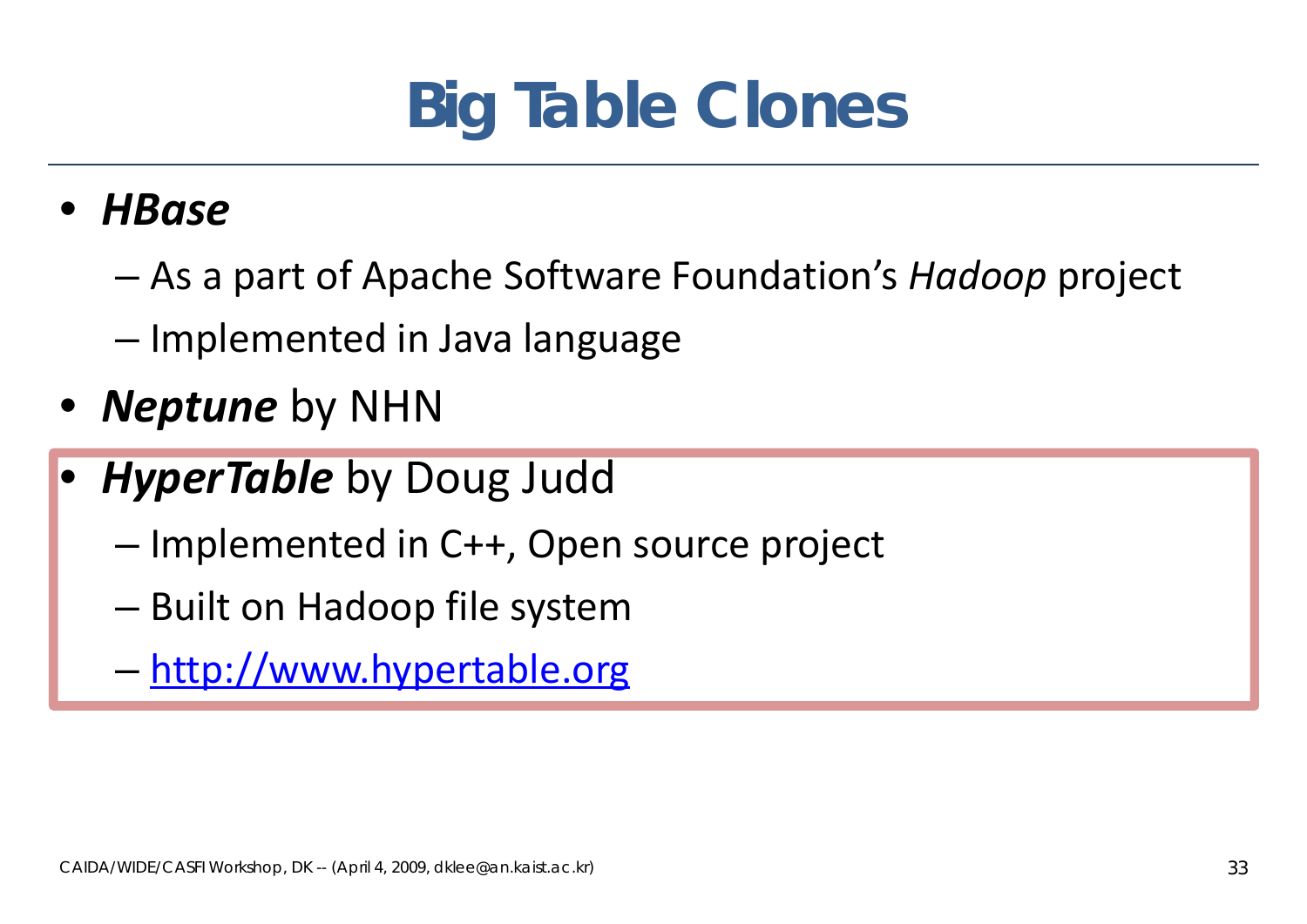#### **Offline Storage – Open Issues**

• Column families?



- Implementation (1 month)
- Performance evaluation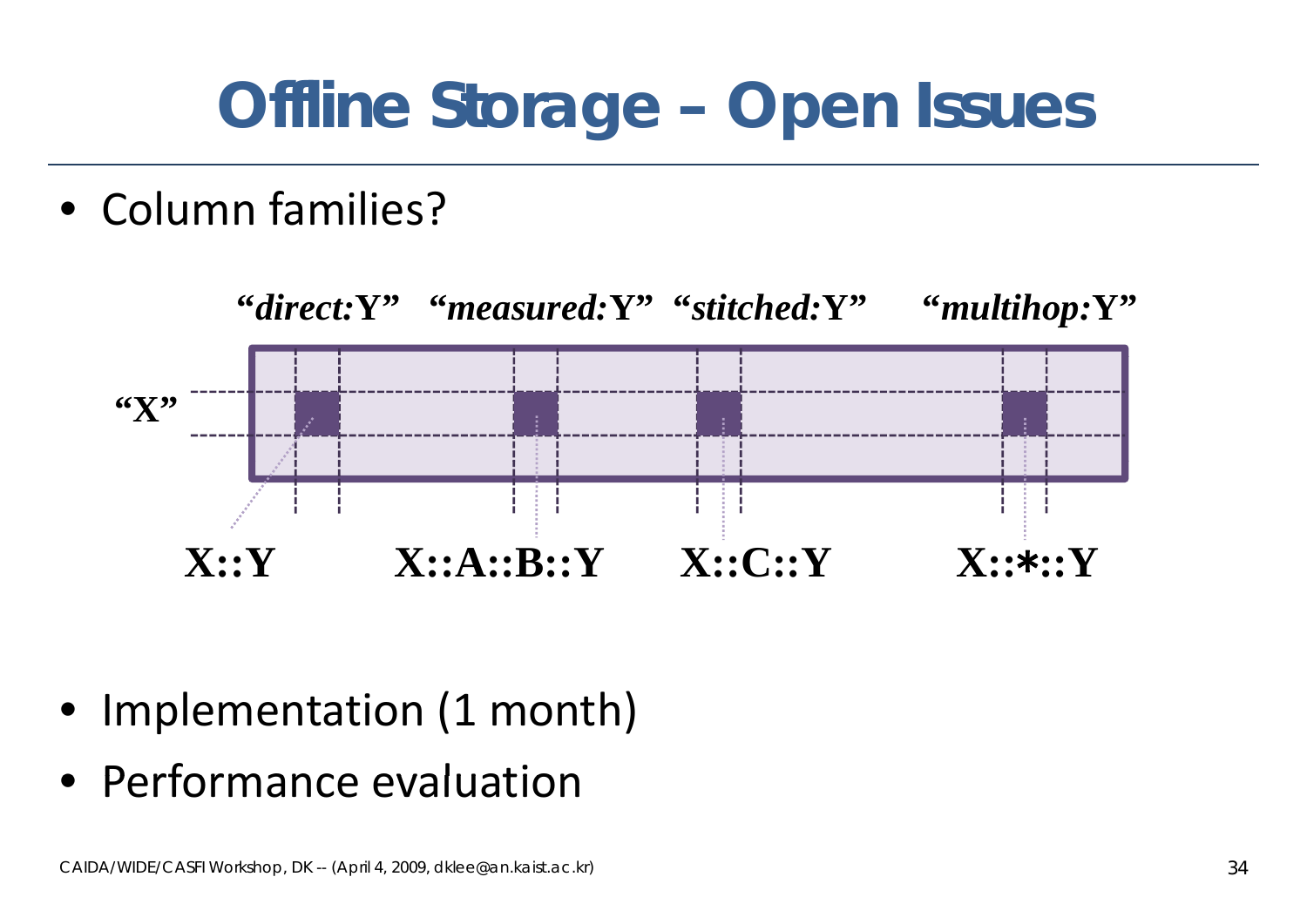#### **For the 100 % Response Rate**

• When a client queries from *itself* to somewhere.



• When a client queries between two arbitrary hosts.  $-$  Additional data source is the solution.